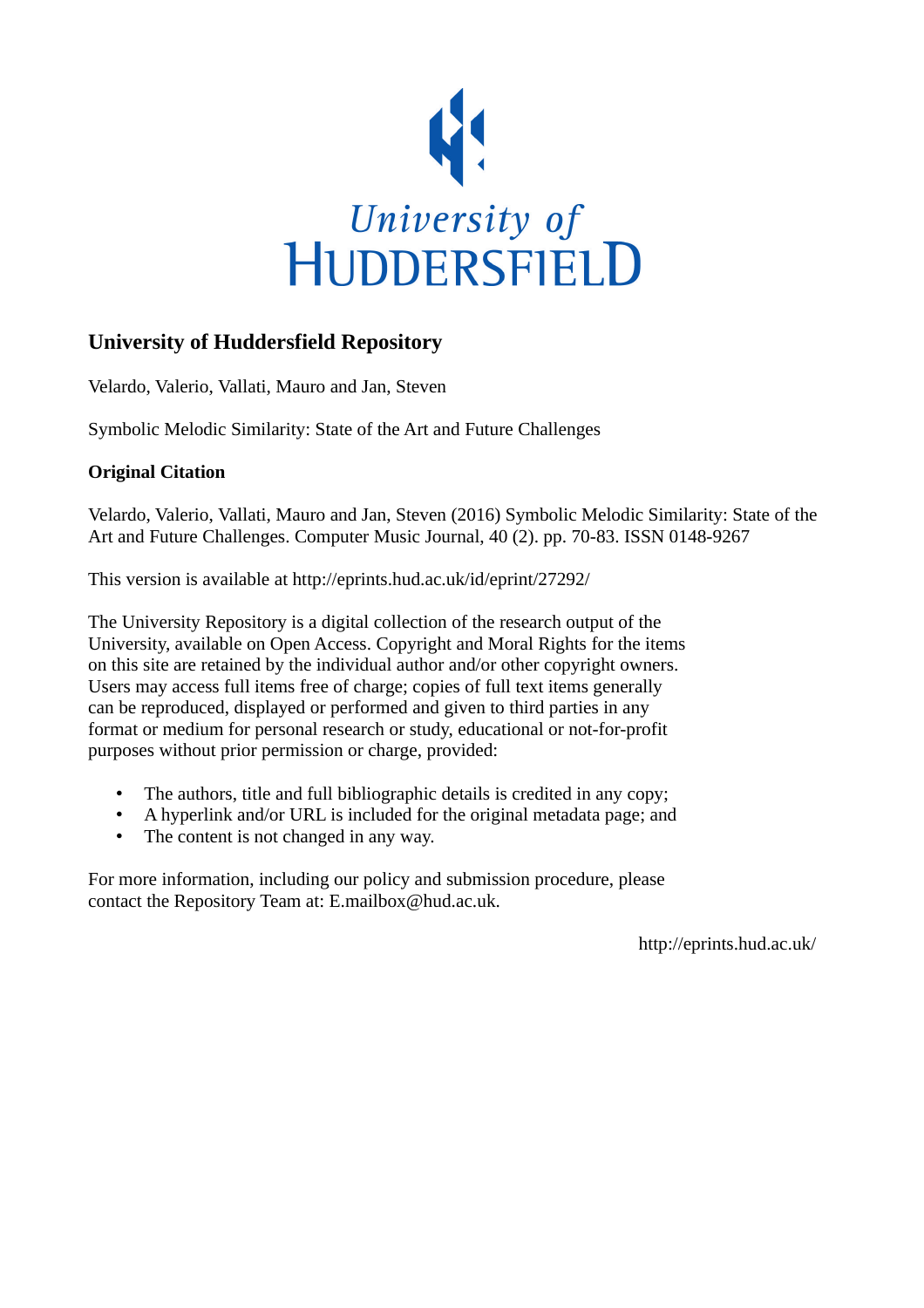# **Symbolic Melodic Similarity: State of the Art and Future Challenges**

### **Abstract**

Fostered by the introduction of the Music Information Retrieval Evaluation eXchange (MIREX) competition, the number of systems which calculate Symbolic Melodic Similarity has recently increased considerably. In order to understand the state of the art, we provide a comparative analysis of existing algorithms. The analysis is based on eight criteria that help characterising the systems, and highlighting strengths and weaknesses. We also propose a taxonomy which classifies algorithms based on their approach. Both taxonomy and criteria are fruitfully exploited for providing input for new forthcoming research in the area.

### **«Start article»**

The advent of the Internet has made a large quantity of audio and symbolic musical data freely available. The analysis of these data can provide useful insights into several aspects of music. By comparing many musical pieces, it is possible to abstract relevant rules and processes which characterise a particular style. Also, the analysis of large databases can improve our understanding of the generative process, shedding light on the evolutionary path undergone by music over time. In order to capitalise upon the significant body of knowledge currently stored within online music datasets, a number of reliable and efficient automatic tools have been developed over the last decades. Melodic similarity-detection algorithms are an instance of such tools. When used on

<sup>1</sup>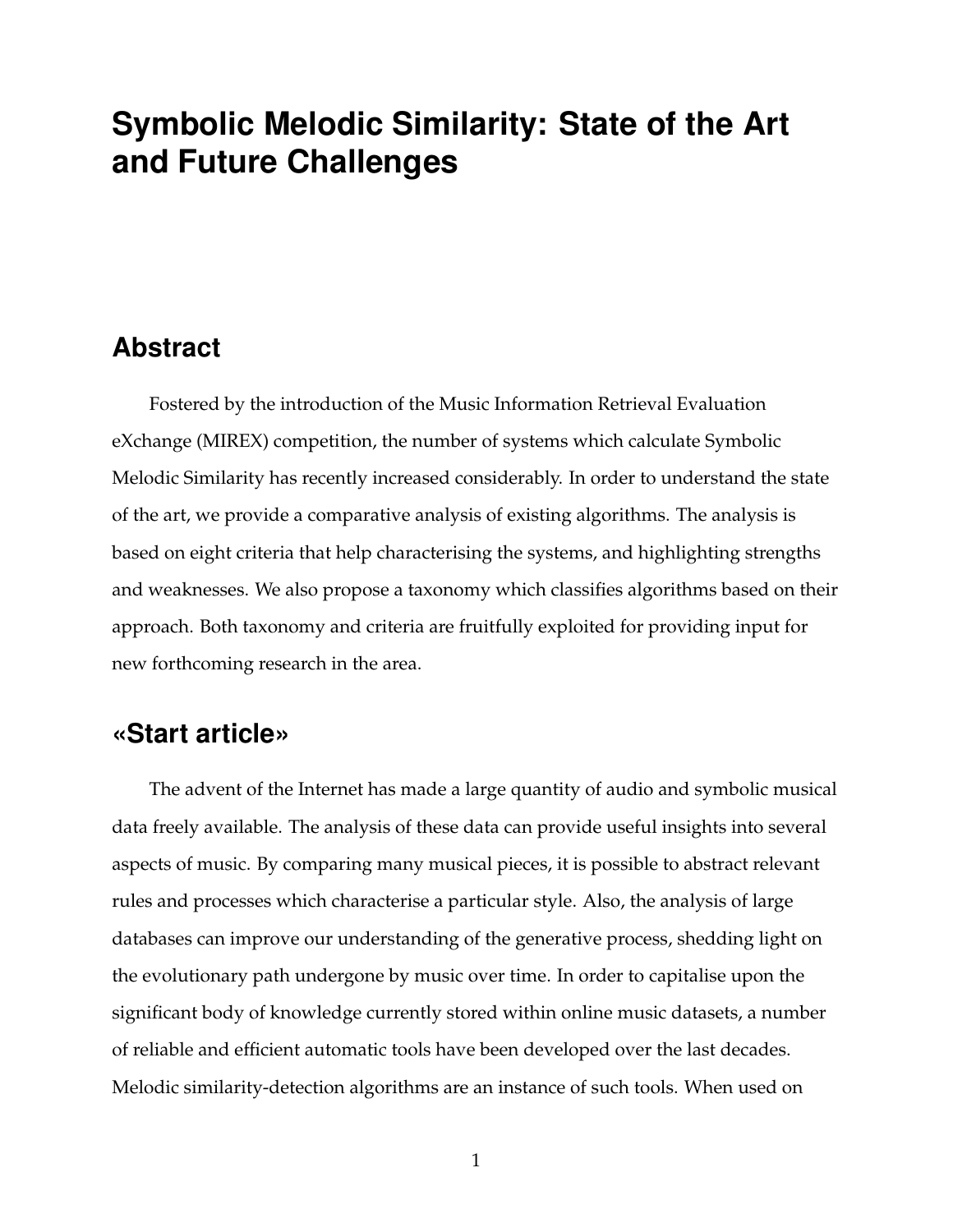online musical datasets, they can provide valuable information on intra- and inter-work melodic relationships and on the underlying melodic structures of the pieces analysed.

Given two or more sequences of notes, Symbolic Melodic Similarity aims to evaluate their degree of likeness, as human listeners are able to do. This task has relevance both within the academy and in industry. For instance, beyond the purely academic benefits of identifying the degree of likeness between musical pieces and composer-practices afforded by melodic similarity systems, plagiarism detection constitutes an example of a practical application of this task with clear legal and commercial implications. Many algorithms for judging melodic similarity have been introduced over the years. Even though such tools perform essentially the same task, they may be based on theories and methods which belong to radically different disciplines. For example, there are some algorithms based on principles from music theory, others based on cognitive constraints, and others which implement notions from pure mathematics.

Thanks to the "Symbolic Melodic Similarity" track of the MIREX competition [\(Downie 2008\)](#page-23-0), introduced in 2005, the number of tools in this field has increased dramatically. However, the last published surveys on Symbolic Melodic Similarity consider algorithms developed up to 2004 [\(Müllensiefen and Frieler 2006;](#page-24-0) [Hofmann-Engl 2010\)](#page-23-1). This evident lack of evaluation of state-of-the-art techniques is the first motivation for this paper. Accessibility is a second motivation for the paper. The literature on Symbolic Melodic Similarity is distributed across many different sources, which cover numerous topics from computer science to music theory. This survey brings together recent studies on Symbolic Melodic Similarity, describing them in a concise way, so that researchers can form an initial overview of the approaches used by other scholars The paper proposes a highly modular taxonomy which allows the effective categorisation of techniques according to the approach they exploit. We identify eight criteria, which summarise the most relevant aspects of each melodic similarity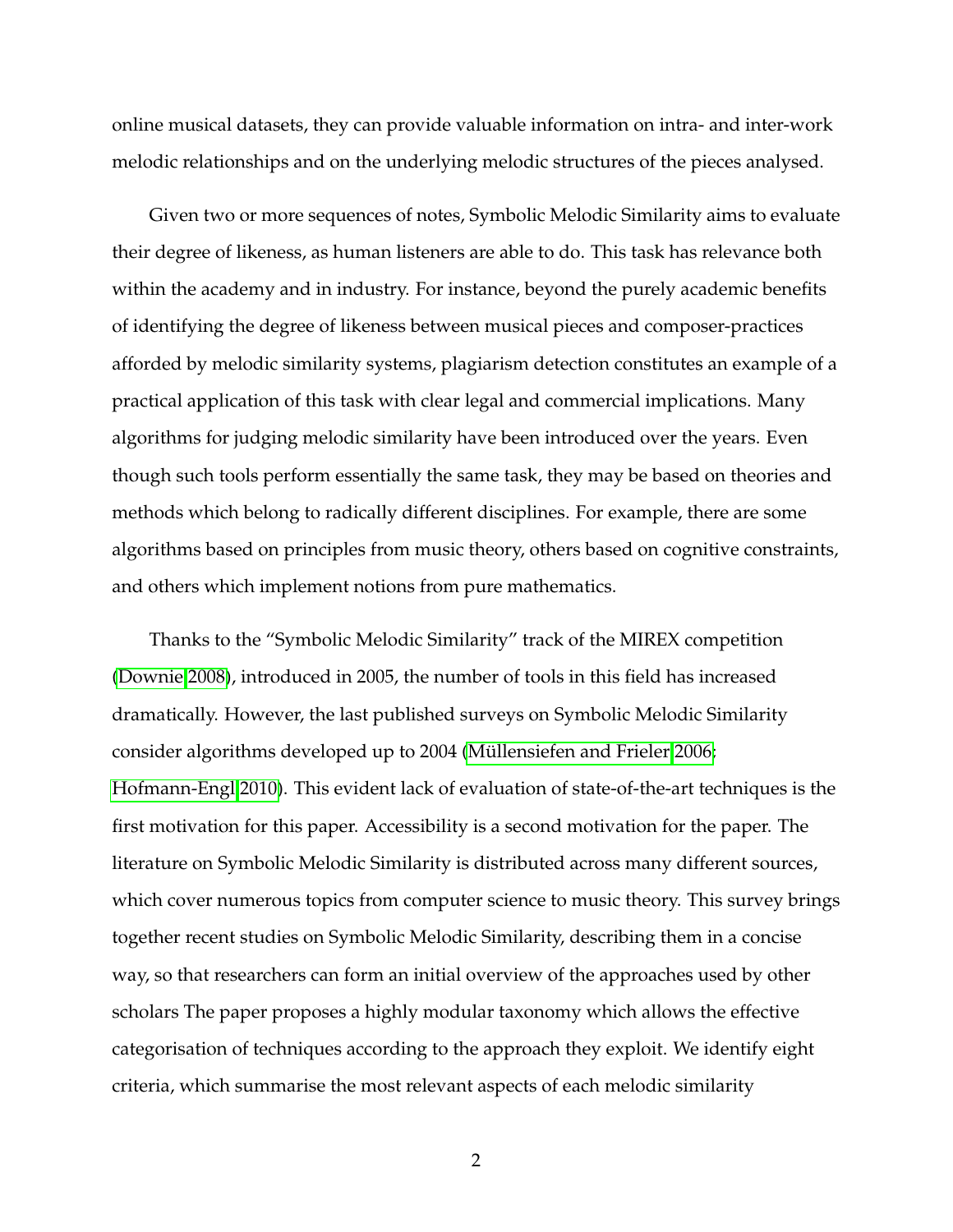algorithm. By analysing the state of the art, we are also able to provide guidelines and recommendations for a further development of the field. Moreover, the aforementioned taxonomy and the criteria facilitate the classification and comparison of future systems.

The paper is structured as follows. Firstly, we outline relevant background information and related works. Secondly, we outline the identified criteria. Next, the taxonomy is presented and the considered systems are briefly described and categorised. Then, algorithms are compared with regard to the eight criteria. Finally, by synthesising the knowledge gained with the analysis, we propose new directions for research and we offer conclusions.

## **Background**

Stephen Downey defined Music Information Retrieval (MIR) as "a multidisciplinary research endeavour that strives to develop innovative content-based searching schemes, novel interfaces, and evolving networked delivery mechanisms in an effort to make the world's vast store of music accessible to all" [\(Downie 2004\)](#page-23-2). The interdisciplinary environment of MIR encompasses many fields, such as computer science, psychology, musicology, music cognition and signal processing. MIR combines these disciplines in order to create real-world applications which are capable of extracting relevant information from music. MIR techniques have been applied to solve a large number of tasks such as music recommendation, automatic music transcription, and track separation. MIR systems can represent music in two ways: audio and symbolic. Systems which adopt audio representation directly encode musical information through digital audio formats such as WAV and MP3. Applications which use symbolic representation are usually based on MIDI and MusicXML formats. Symbolic encoding allows the system to manipulate musical items without recourse to signal processing, while having a clear representation of the overall score.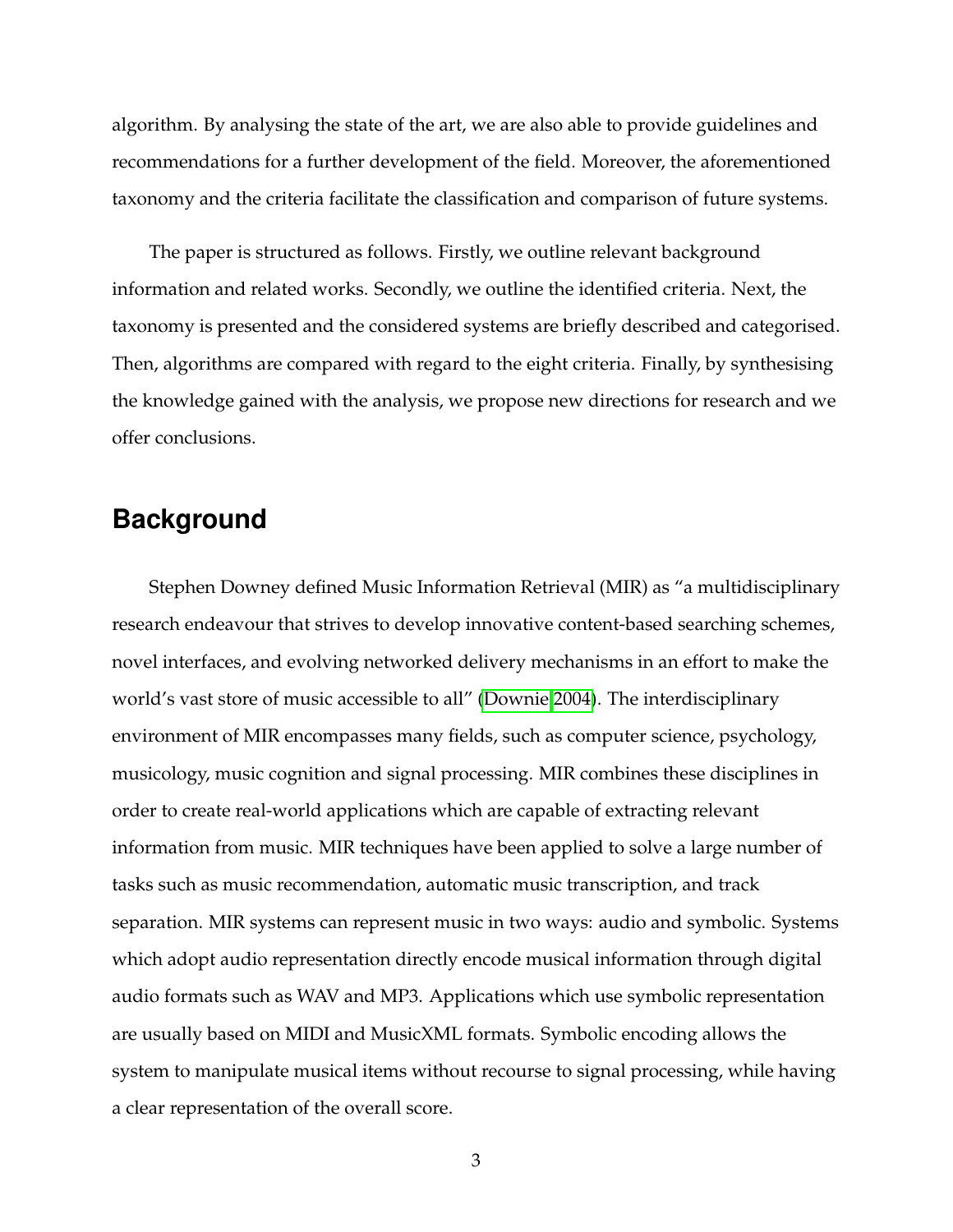Symbolic Melodic Similarity is a central issue of MIR. Many applications exploit musical similarity in order to retrieve pieces from a database, to perform musical analysis, and to categorise music. Essentially, all systems which are based on melodic similarity try to find musical utterances which match the information needed by the user, expressed in a query. Melodic similarity is also used in technologies that are revolutionising the way people experience music. Applications which evaluate melodic similarity improve the accessibility of musical databases, allowing users efficiently to retrieve the musical information they need. Furthermore, such systems can enhance the understanding of the structure of music itself. Indeed, musicologists can exploit applications to track stylistic traits of musical pieces, and to trace the occurrences of musical patterns within and between musical works. This can deepen our understanding of musical style, while actively promoting a new quantitative/empirical analytical approach among musicologists and music theorists.

A major issue with melodic similarity is that assessing the likeness between two musical phrases is an extremely difficult process, which reflects the cognitive complexity of the task. Most of the complexity associated with melodic similarity detection arises from the multidisciplinary nature of this process. Melodic similarity spans several elements of music theory, ethnomusicology, cognitive science and computer science, all of which have to be considered simultaneously. Music theory suggests how to identify syntactically relevant musical structures. Ethnomusicology accounts for the variety and the cultural dependency of melodies from distinct geographical regions. Music cognition describes the basic cognitive processes which humans deploy in order to recognise melodies as similar. Finally, computer science affords a means to create "intelligent" computational systems able to embed the insights provided by the other fields. Although melodic similarity has been extensively investigated in all of these disciplines, there is no agreed, clear-cut definition of the field yet. Even scholars from the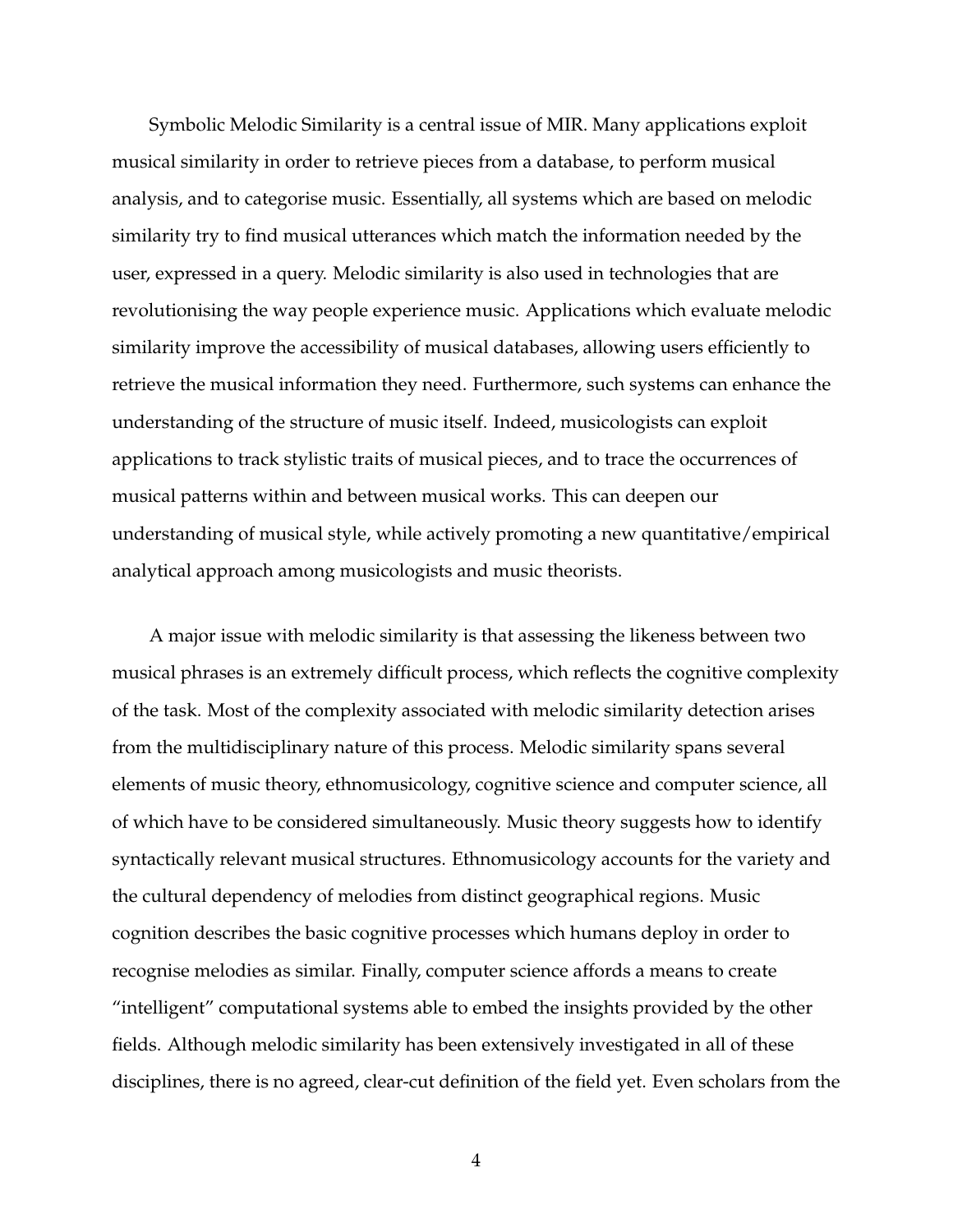same background disagree on the ambit and methodologies of melodic similarity.

This survey focuses on MIR systems performing melodic similarity analysis which have been presented since 2004. Systems introduced before have already been reviewed [\(Müllensiefen and Frieler 2006;](#page-24-0) [Hofmann-Engl 2010\)](#page-23-1). For the sake of completeness, we briefly report the main strategies developed before 2004, which strongly affected the later research environment. In 1996, [McNab, Smith, Witten, Henderson, and Cunningham](#page-24-1) [\(1996\)](#page-24-1) introduced an algorithm based on the edit distance between motives. [Cambouropoulos](#page-22-0) [\(1998\)](#page-22-0) devised a system based on melodic contrast that dynamically creates motivic categories containing similar melodic structures. In the same year, [Maidín](#page-24-2) [\(1998\)](#page-24-2) developed a system which exploits the distance in pitch between two melodies, weighted through correlation and difference coefficients. Later, [Downie](#page-23-3) [\(1999\)](#page-23-3) presented a system which assesses melodic similarity based on N-grams. Finally, [Meek](#page-24-3) [and Birmingham](#page-24-3) [\(2002\)](#page-24-3) developed an algorithm which exploits hidden Markov chains.

In 2005, MIREX (the Music Information Retrieval Evaluation Exchange) was established [\(Downie 2008\)](#page-23-0). This organization runs an important annual competition which aims to compare state-of-the-art algorithms and systems relevant for MIR. One of the several tracks of the contest is Symbolic Melodic Similarity and in this respect MIREX helps to facilitate cross-fertilisation among researchers, while constantly fostering the improvement of the techniques and strategies adopted in melodic similarity research. MIREX has become the main forum for researchers and practitioners interested in evaluating and comparing algorithms which span several tasks of MIR. As a consequence, many systems considered in this article have been tested or trained on MIREX benchmarks. Indeed, this competition has been providing the MIR community with a large set of useful benchmarks for almost ten years.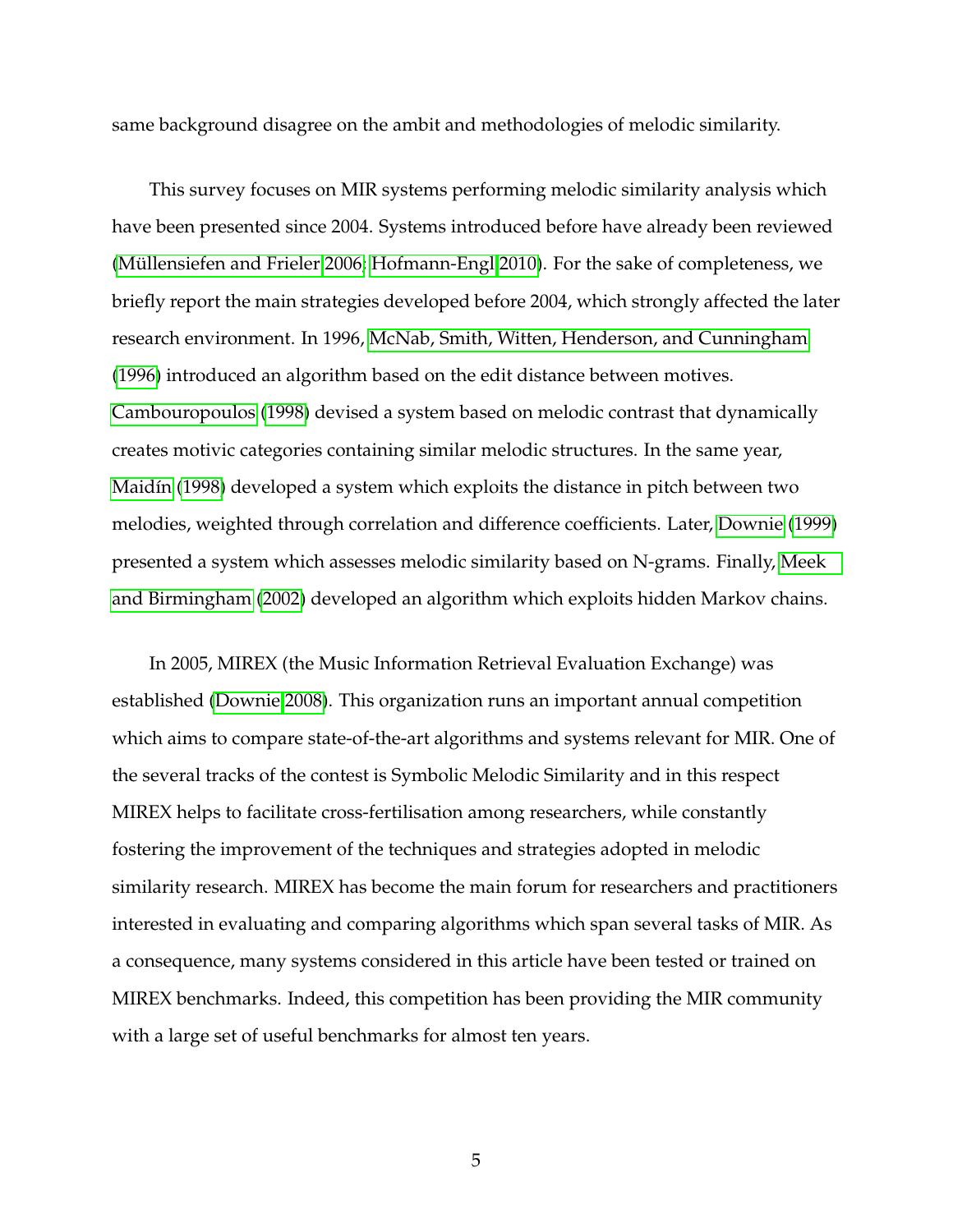# **Criteria**

We have formulated eight criteria that are useful for evaluating melodic similarity systems. They have been designed to investigate systems' functionality from a number of different perspectives: flexibility, similarity evaluation, training and validation.

- *Polyphony*. This indicates the ability of a system to deal with musical pieces that include one or more voices. Monophonic systems can evaluate melodic similarity only between pieces containing a single melodic line.
- *Scope*. This indicates the musical genres and styles a system is able to investigate. Some methods have a general scope, being able to analyse a wide range of musical styles. Others evaluate melodic similarity only in a specific type of music (e.g., folk, classical, pop).
- *Similarity Function*. In order to calculate melodic similarity, algorithms rely on functions which provide a quantitative measure. Usually, such functions are based on well known geometrical, mathematical, cognitive or musical notions. This criterion indicates which methodology has been used by a specific system.
- *Musical Parameters*. Melodic similarity is a multidimensional problem. In order to evaluate the similarity between melodies, tools should consider several musical parameters, such as pitch, duration, etc. This criterion lists the musical parameters that have been taken into account by a system.
- *Musical Representation*. The way in which musical pieces are represented can vary considerably between systems. Each representation shows strengths and weaknesses that affect the operation of the algorithm. Pieces have variously been encoded as strings, numbers, trees or graphs.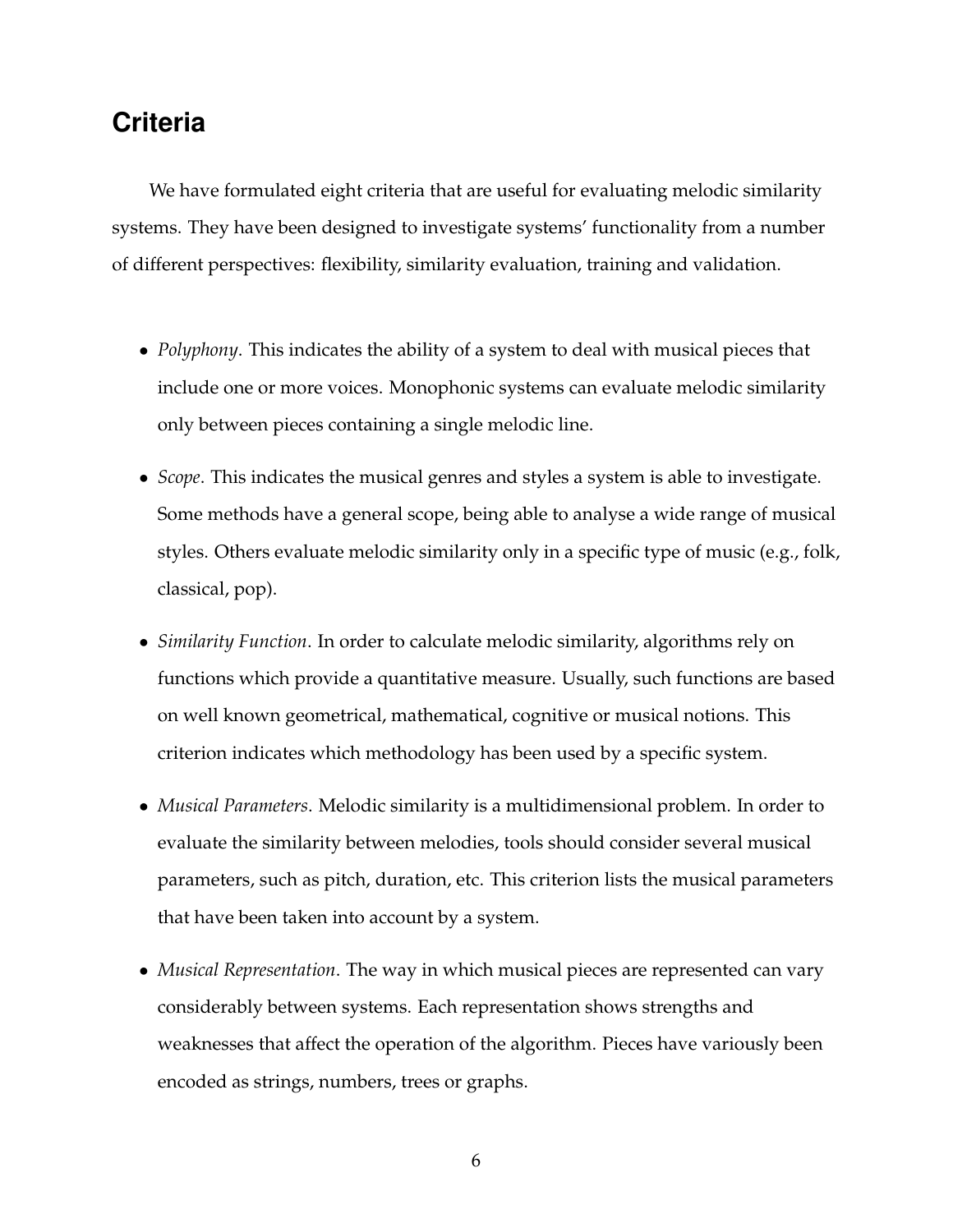- *Experiment-Based*. Melodic similarity is deeply rooted in perception and cognition. To develop efficient algorithms, it is sometimes necessary to rely draw upon experiments in human perception. The experiment-based criterion shows whether or not the similarity function of a system has been designed based upon the results of some cognitive empirical research.
- *Training*. This criterion indicates whether or not an algorithm has been trained using some machine-learning techniques – on some specific dataset. Trained systems are expected to have a good performance on musical pieces that are comparable to those used for training.
- *Empirical Validation*. Algorithms exploit a similarity function for obtaining a quantitative value of likeness between two musical pieces. This criterion investigates whether or not the similarity function has been validated.

# **Taxonomy**

In this section, we briefly describe the 15 algorithms for melodic similarity detection considered. The systems are organised into four categories, according to the strategies they exploit, namely: *cognition*, *music theory*, *mathematics* and *hybrid*. Since the melodic similarity task is intrinsically interdisciplinary, researchers have addressed it by exploiting techniques which derive from very different areas. This taxonomy reflects the four main areas of investigation adopted in Music Information Retrieval.

It is worth noting that some of these disciplines overlap, thus it can sometimes be hard unequivocally to classify techniques based on approaches at the edge of two areas. For example, several theories of music such as pitch-class set theory [\(Forte 1973\)](#page-23-4) and the Generative Theory of Tonal Music (GTTM) [\(Lerdahl and Jackendoff 1985\)](#page-24-4) are strongly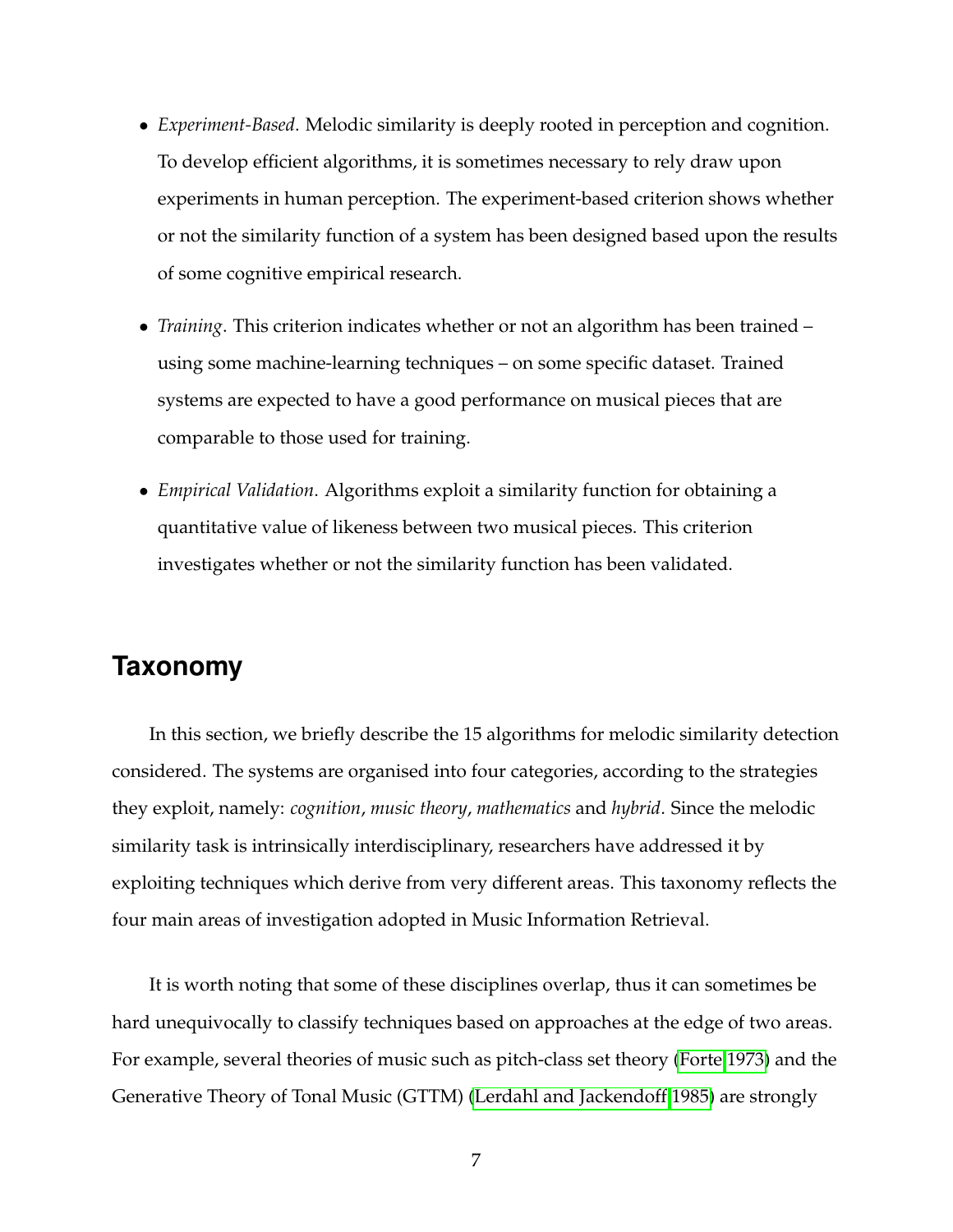founded on mathematics. Therefore, any algorithm built upon one of these theories could be safely classified both as a member of the music theory and the mathematics categories. In such cases, and for the sake of clarity, we have classified systems according to the category which qualitatively fits them better.

This taxonomy aims to provide a first step in the direction of a comprehensive ontology for melodic similarity techniques. The proposed framework can be extended straightforwardly, by adding new categories as well as by identifying meaningful subcategories. Indeed, additional categories might be needed when new approaches are developed.

#### **Systems Based on Cognition**

Cognitive constraints have only recently been used for evaluating melodic similarity. Algorithms which rely on this approach are usually based on one or both of two methods: the linear combination of cognition-based metrics and human-tailored pattern recognition. The work of [Roig, Tardón, Barbancho, and Barbancho](#page-24-5) [\(2013\)](#page-24-5) and [Vempala and Russo](#page-25-0) [\(2015\)](#page-25-0) exploits the linear combination of different metrics, based on the evaluation of differences between pairs of musical features extracted from the melodies, such as pitch distance, pitch direction, and rhythmic salience. On the other hand, [de Carvalho Junior and Batista](#page-22-1) [\(2012\)](#page-22-1) proposes a system – one based on a form of Prediction by Partial Matching [\(Cleary and Witten 1984\)](#page-22-2) – that simulates the operation of the human auditory cortex in assessing the similarity between given MIDI files.

#### **Systems Based on Music Theory**

Music theory has long provided tools for understanding the structure of melodies. Therefore, several melodic similarity tools are built upon theories such as the GTTM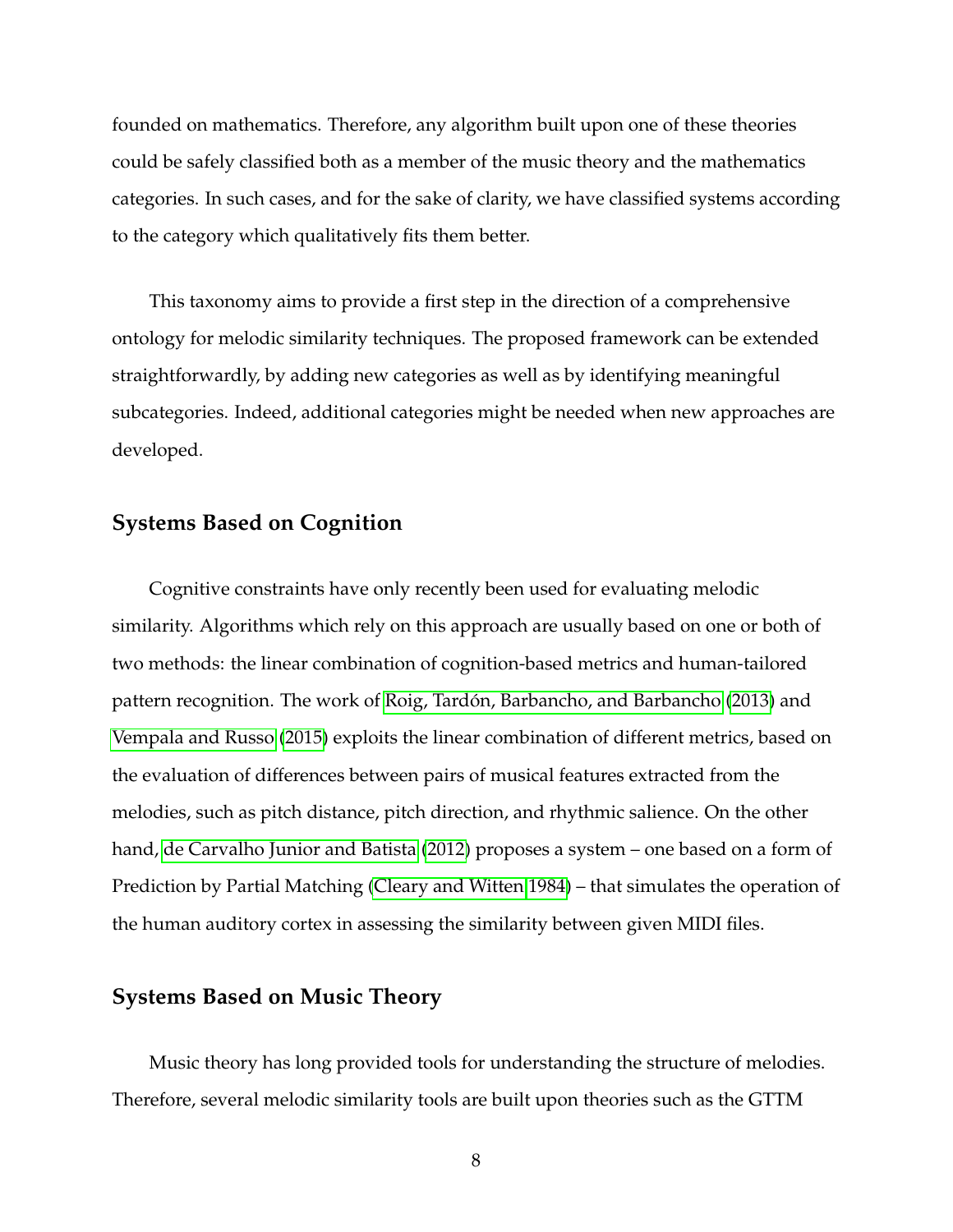[\(Lerdahl and Jackendoff 1985\)](#page-24-4), the Implication/Realisation (I/R) Model of Narmour [\(Narmour 1992\)](#page-24-6) and Schenkerian Analysis [\(Forte and Gilbert 1982\)](#page-23-5).

[Grachten, Arcos, Lopez de Mantaras et al.](#page-23-6) [\(2004\)](#page-23-6) proposes a melodic similarity measure based on the I/R model. Specifically, the algorithm tries to implement most of the innate processes presented by the I/R model. Melodies are annotated by performing I/R analysis. Annotations are then used for comparing different melodies. For overcoming one major issue of the I/R model – the impossibility of unambiguously differentiating the intervallic direction of a sequence of notes – [Yazawa, Hasegawa,](#page-25-1) [Kanamori, and Hamanaka](#page-25-1) [\(2013\)](#page-25-1) designed an algorithm based on an extended I/R model, one that includes a number of new symbols for improving expressivity.

In a Schenkerian vein, [Orio and Rodà](#page-24-7) [\(2009\)](#page-24-7) introduces an approach based on the representation of musical pieces as hierarchical graphs, in order to identify the relative structural importance of notes. The most relevant notes in a melody are then compared in order to find similarities between melodic segments.

#### **Systems Based on Mathematics**

Systems in this category use a number of mathematical approaches which serve as a basis for evaluating the degree of likeness between melodies. Many of these algorithms represent musical data as functions within an abstract space and exploit notions from geometry as a means of comparison. Other common mathematical strategies are based on statistical analysis or information-retrieval techniques.

[Aloupis, Fevens, Langerman, Matsui, Mesa, Nuñez, Rappaport, and Toussaint](#page-22-3) [\(2006\)](#page-22-3) presents two algorithms that exploit a geometrical approach. Melodies are represented as polygonal chains within a pitch-time abstract plane, and their similarity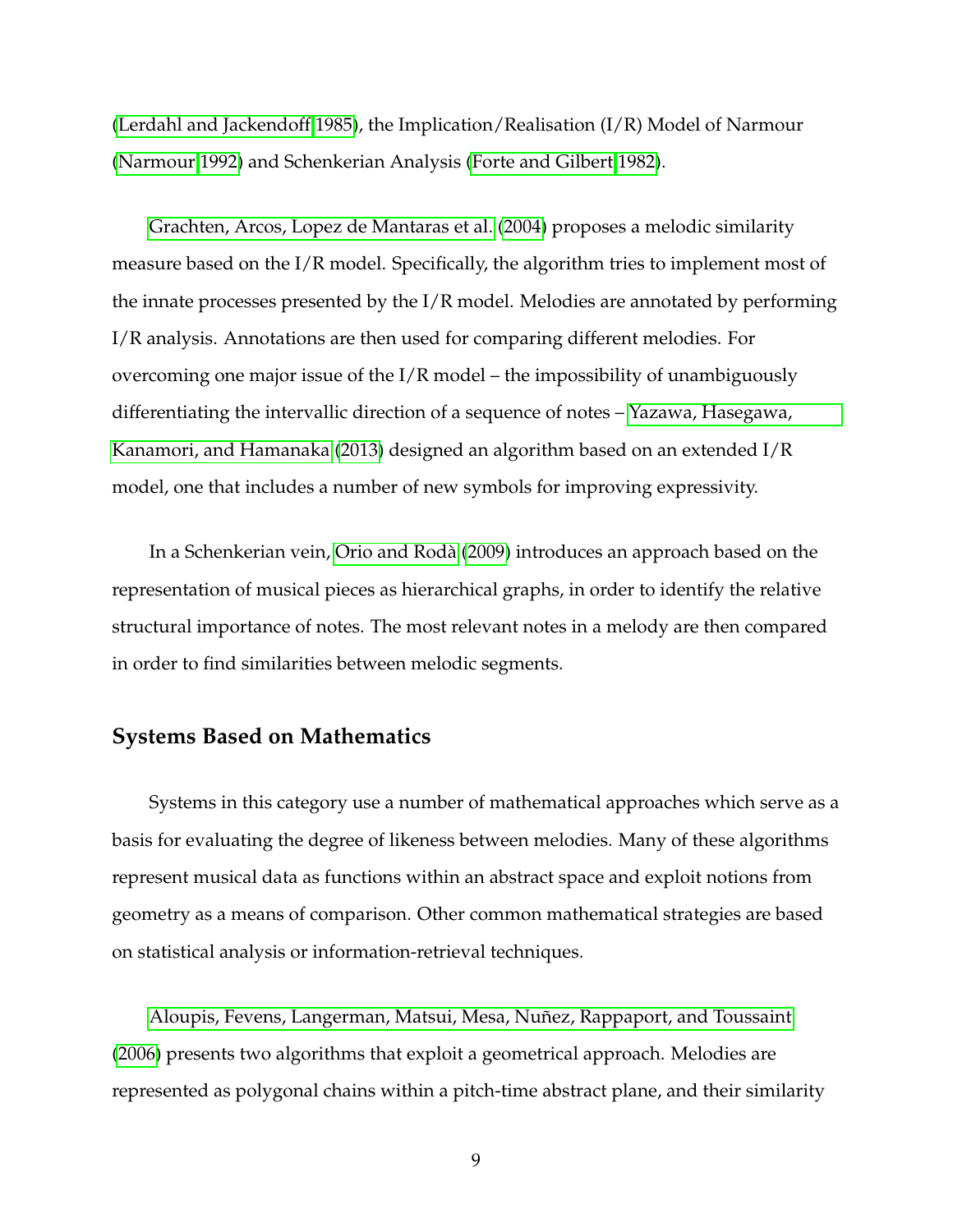is calculated as the minimum area between polygonal chains. In 2010, the S2 and W2 algorithms were introduced [\(Lemström 2010;](#page-23-7) [Laitinen and Lemström 2010\)](#page-23-8). Both are geometric algorithms that work with point-set representation of music, and are designed to process polyphonic music. The similarity between the query pattern and the target melody is defined by the number of elements that match between them, after the application of some invariants. Finally, [Urbano](#page-25-2) [\(2013\)](#page-25-2) proposes three different systems: ShapeH, ShapeTime, and Time. All three rely on a geometric model that encodes melodies as curves in a pitch/time space, that are then compared.

[Bohak and Marolt](#page-22-4) [\(2009\)](#page-22-4) investigates how melody-based features relate to folk-song variants. Specifically, the authors extract 94 melody-based features from each melody, that are then used for performing comparisons.

[Wolkowicz and Kešelj](#page-25-3) [\(2011\)](#page-25-3) proposes six different algorithms (WK1–6) that exploit text information retrieval approaches. They extract features from an input dataset of MIDI files. String-based methods can be directly applied to such input files, since none of the notes is concurrent or overlapping. Then, they build N-grams, i.e., substrings of N consecutive tokens (i.e., notes), which are used to calculate similarity between melodies. In the framework proposed by [Frieler](#page-23-9) [\(2006\)](#page-23-9), melodies are represented by series of arbitrary length in an abstract space of events. N-grams are then used for measuring the similarity of two melodies. N-grams have an identity which allows one to assess their degree of similarity, thus providing further information.

#### **Hybrid Systems**

In order to maximise the efficiency of algorithms, hybrid systems combine several techniques which usually belong to two or more of the aforementioned categories. The SIMILE toolbox [\(Müllensiefen and Frieler 2004;](#page-24-8) [Frieler and Müllensiefen 2005\)](#page-23-10) is based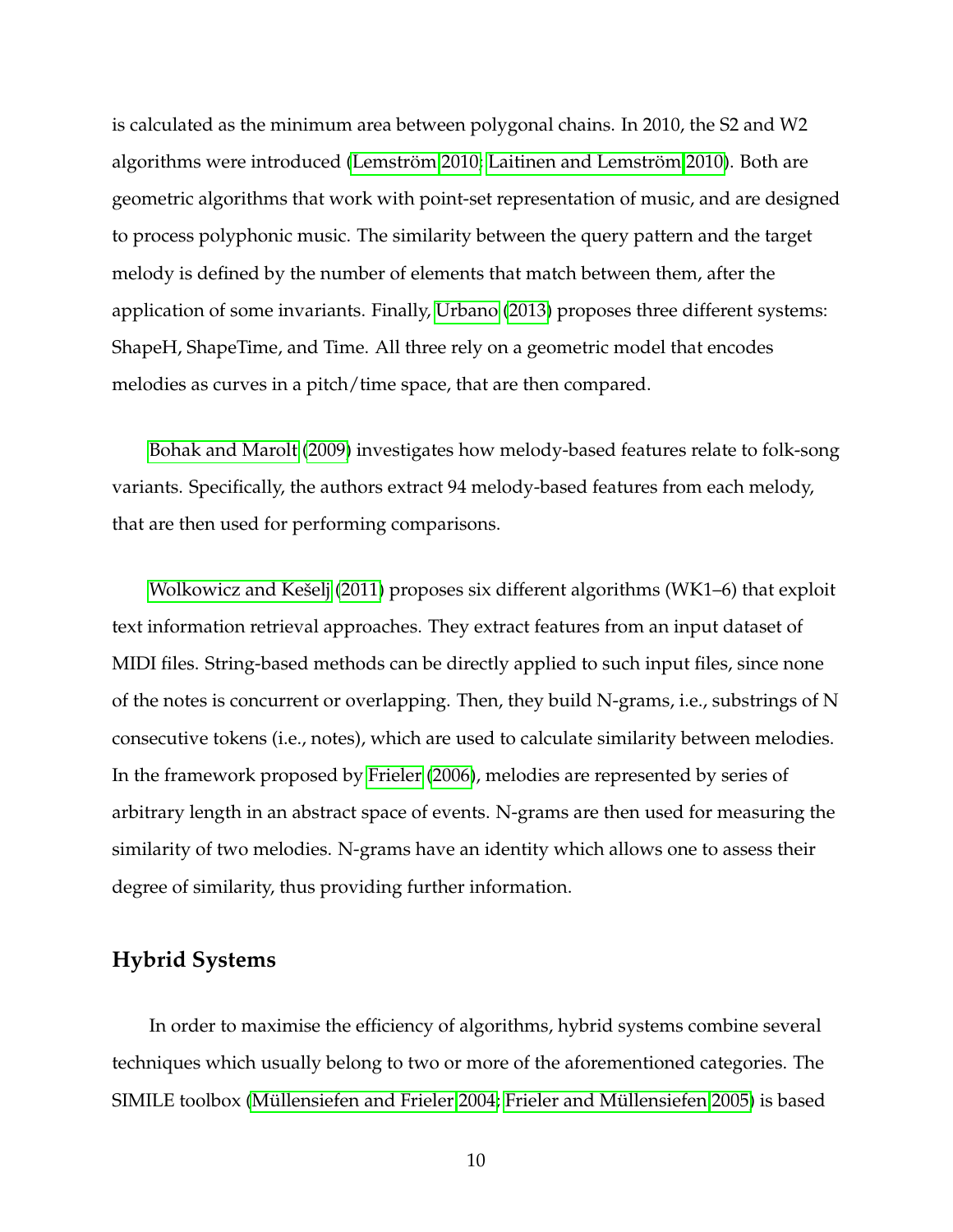on a linear combination of *c*. 50 algorithms which cover different aspects of the Symbolic Melodic Similarity task. Authors gathered rating data by human experts, which were considered as the ground-truth for evaluating and optimising the linear combination of the considered techniques' similarity values.

Fanimae [\(Suyoto and Uitdenbogerd 2010\)](#page-25-4) combines two similarity measurements: the NGR5 [\(Suyoto and Uitdenbogerd 2005\)](#page-25-5) approach, which exploits 5-grams for matching melodies by considering only the pitch; and the newly introduced PIOI technique, which evaluates similarity by considering either pitch or duration.

[Rizo and Inesta](#page-24-9) [\(2010\)](#page-24-9) introduced the UA systems, four methods designed with the objective of obtaining a good trade-off between accuracy and processing time. Two of them are based on tree representation, one on the quantised point-pattern representation, and one is the ensemble of all the previously mentioned methods.

## **Comparison of Systems**

By analysing according to the criteria previously introduced in the corresponding section, it is possible to infer general trends and exceptions in how researchers conceived, designed and implemented their systems. A detailed mapping of each system against our criteria is provided in Figure [1.](#page-12-0) Each criterion gives an insight into one specific aspect of a melodic-similarity algorithm. Rather than listing decisions taken by authors with regard to each criterion, we outline trends and relevant deviations from trends that have been highlighted by the criteria.

The majority of the systems calculate melodic similarity between monophonic sequences only. However, the system developed by Laitinen and Lemström [\(Lemström](#page-23-7) [2010;](#page-23-7) [Laitinen and Lemström 2010\)](#page-23-8), as well as the algorithm built by [Suyoto and](#page-25-4)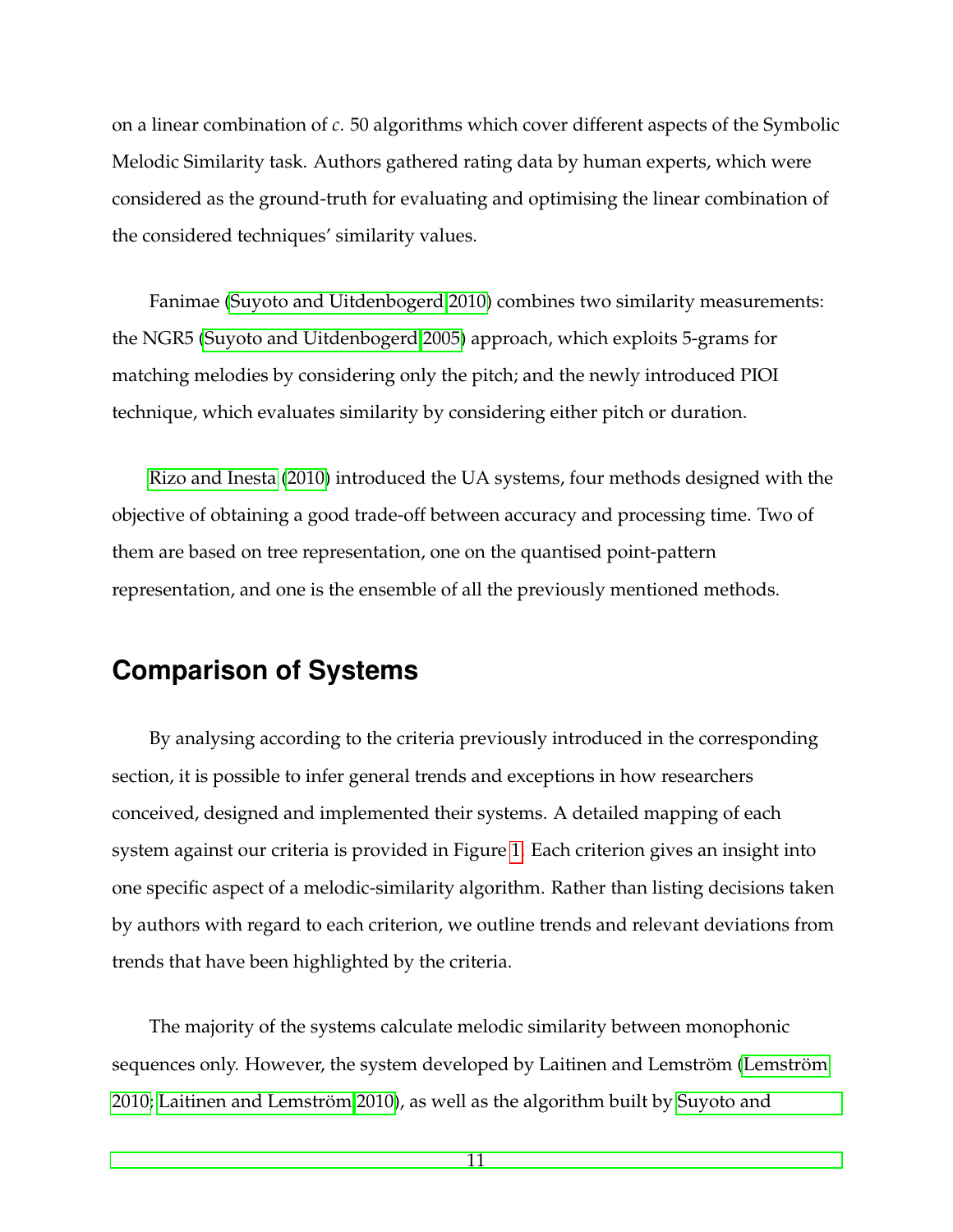<span id="page-12-0"></span>

| (2010)                                                           |                              | (2004)                                                                                                    | Urbano (2013)                              |                          |                                                 |                                                        | Frieler (2006)                                     |                                          |                                                |                                               |                                                       |                                                                           |                                                                                           | (2012)                                                                             |                                  |
|------------------------------------------------------------------|------------------------------|-----------------------------------------------------------------------------------------------------------|--------------------------------------------|--------------------------|-------------------------------------------------|--------------------------------------------------------|----------------------------------------------------|------------------------------------------|------------------------------------------------|-----------------------------------------------|-------------------------------------------------------|---------------------------------------------------------------------------|-------------------------------------------------------------------------------------------|------------------------------------------------------------------------------------|----------------------------------|
| Suyoto, Uitdenbogerd                                             | <b>Rizo, lñesta (2010)</b>   | Frieler, Müllensiefen                                                                                     |                                            | Wolkowicz, Kešelj (2011) | Laitinen, Lemström (2010)                       | Bohak, Marolt (2009)                                   |                                                    | Aloupis et al. (2006)                    | Yazawa et al. (2013)                           | <b>Orio, Rodà (2009)</b>                      | Grachten et al. (2004)                                | Vempala, Russo (2015)                                                     | Roig et al. (2013)                                                                        | <b>Carvalho Junior, Batista</b>                                                    |                                  |
| hybrid                                                           | hybrid                       | hybrid                                                                                                    | mathematics                                | mathematics              | mathematics                                     | mathematics                                            | mathematics                                        | mathematics                              | music theory                                   | music theory                                  | music theory                                          | cognition                                                                 | cognition                                                                                 | cognition                                                                          | Category                         |
| yes                                                              | ᇹ                            | ᇹ                                                                                                         | ō                                          | ō                        | yes                                             | 5                                                      | ı                                                  | ō                                        | ā                                              | I                                             | I                                                     | ᇹ                                                                         | ō                                                                                         | ō                                                                                  | Polyphony                        |
| general                                                          | general                      | general                                                                                                   | general                                    | general                  | <b>General</b>                                  |                                                        | <b>General</b>                                     | <b>General</b>                           | <b>General</b>                                 | based on<br>harmony<br>music                  | general                                               | melodies<br>lend                                                          | <b>General</b>                                                                            | <b>General</b>                                                                     | <b>Scope</b>                     |
| grams, dynamic programming)<br>linear combination of metrics (N- | Inear combination of metrics | distance, correlation coefficient)<br>distance, N-grams, geometric<br>linear combination of metrics (edit | change in shape of curves                  | text retrieval methods   | number of matching elements<br>between melodies | folk songs statistical differences                     | sumlarity measures<br>linear combination of N-gram | minimum area between polygonal<br>chains | matched N-gram sequences                       | a graph<br>shortest path between two nodes in | edit distance                                         | inear combination of metrics                                              | linear combination of metrics                                                             | match frequent sequences of pitch<br>melodies<br>ntervals, duration ratios between | Similarity function              |
| pitch, duration                                                  | pitch, duration              | pitch, duration, contour,<br>tonality, accent structure                                                   | pitch, duration                            | pitch                    | pitch, duration                                 | entropy, pitch, duration<br>melodic complexity, meter, | pitch, duration                                    | pitch, duration                          | pitch direction, duration                      | harmony, metre, pitch                         | pitch, contour                                        | direction, duration, contour,<br>pitch distance, pitch<br>tonal stability | pitch intervals, transposition<br>downbeat onset, passing<br>note onset, pitch direction, | pitch intervals, duration ratio string of symbols                                  | Musical parameters               |
| string of symbols                                                | ree                          | not specified                                                                                             | geometric (curve<br>pitch/time plane)<br>Б | string of symbols        | point-set<br>representation                     | 96 statistical melodic<br>features                     | sequence of symbols                                | chains)<br>geometric (polygonal          | symbols)<br>string of symbols<br>(extended I/R | deu6                                          | symbols, note<br>string of symbols (I/R<br>sequences) | not specified                                                             | not specified                                                                             |                                                                                    | representation<br><b>Musical</b> |
| 5                                                                | ᇹ                            | yes                                                                                                       | $\overline{5}$                             | ā                        | ā                                               | ā                                                      | 5                                                  | ᇹ                                        | yes                                            | ā                                             | ā                                                     | yes                                                                       | ō                                                                                         | Jo                                                                                 | Experiments<br><b>Based on</b>   |
| Fo                                                               | 5                            | yes                                                                                                       | $\overline{5}$                             | yes                      | Fo                                              | yes                                                    | Fo                                                 | 5                                        | 5                                              | Fo                                            | Fo                                                    | yes                                                                       | 5                                                                                         | Fo                                                                                 | Trained                          |
| musical incipits                                                 | not specified                | (RISM)<br>musical incipits                                                                                | musical incipits                           | musical incipits         | musical incipits                                | spus xlot                                              | ᇹ                                                  | not specified                            | collection)<br>folk songs (Essen               | (RISM)<br>musical incipits                    | s6uos zzel                                            | tonal melodies                                                            | not specified                                                                             | musical incipits                                                                   | <b>Empirical</b><br>validation   |

*Figure 1. Detailed description of systems based on eight identified criteria.*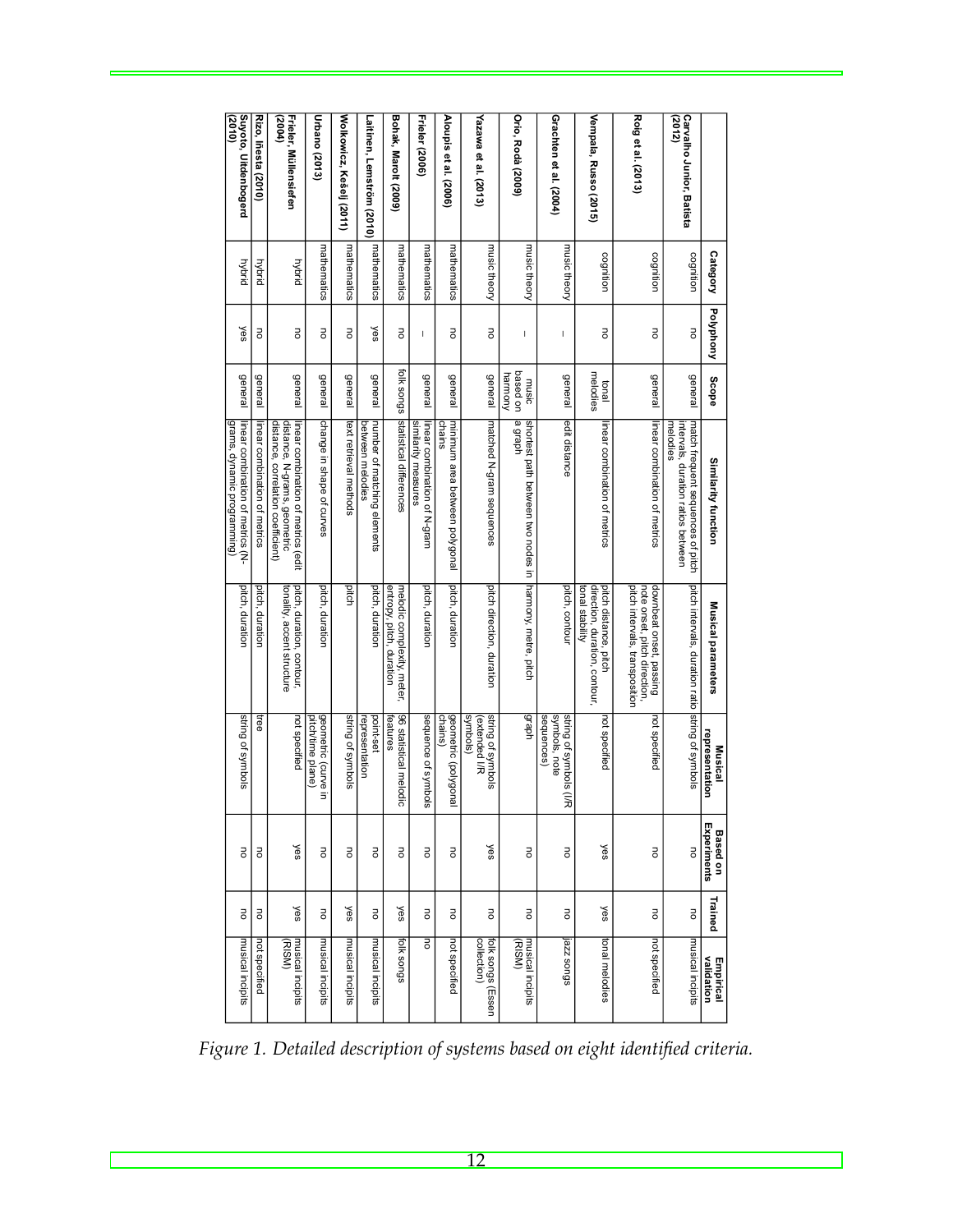[Uitdenbogerd](#page-25-4) [\(2010\)](#page-25-4), can additionally evaluate melodic similarity between polyphonic pieces. It should also be noted that some systems do not provide information about their polyphony-analysis capabilities.

Most systems have a general scope, since they can be used to calculate the likeness of any melody belonging to any style. On the other hand, the algorithm developed by [Vempala and Russo](#page-25-0) [\(2015\)](#page-25-0) focuses on melodies which are rooted in tonality, the system by [Orio and Rodà](#page-24-7) [\(2009\)](#page-24-7) analyses music in which harmony plays a functional role, and the system built by [Bohak and Marolt](#page-22-4) [\(2009\)](#page-22-4) works with folk songs only.

There is no dominant trend in similarity functions exploited by algorithms. Combining several similarity measures together, by means of a linear combination, is a popular approach [\(Vempala and Russo 2015;](#page-25-0) [Frieler 2006;](#page-23-9) [Roig, Tardón, Barbancho, and](#page-24-5) [Barbancho 2013;](#page-24-5) [Rizo and Inesta 2010;](#page-24-9) [Müllensiefen and Frieler 2004;](#page-24-8) [Suyoto and](#page-25-4) [Uitdenbogerd 2010\)](#page-25-4). However, in such cases, the specific measures which contribute to form the linear combination change from system to system. Other systems [\(Urbano](#page-25-2) [2013;](#page-25-2) [Aloupis, Fevens, Langerman, Matsui, Mesa, Nuñez, Rappaport, and Toussaint](#page-22-3) [2006\)](#page-22-3) calculate the differences of shape and area between curves which represent melodies in abstract mathematical spaces. There are also approaches based on statistics [\(Bohak and Marolt 2009\)](#page-22-4), the shortest path between two nodes in a graph [\(Orio and](#page-24-7) [Rodà 2009\)](#page-24-7), and text-retrieval methods [\(Wolkowicz and Kešelj 2011\)](#page-25-3). Also, some traditional methods, such as edit distance [\(Grachten, Arcos, Lopez de Mantaras et al.](#page-23-6) [2004\)](#page-23-6) and N-grams [\(Yazawa, Hasegawa, Kanamori, and Hamanaka 2013\)](#page-25-1), are exploited.

Musical parameters considered for calculating similarity are almost always pitch and duration. Information about time and frequency seem to be expressive enough to allow a precise judgement of likeness between musical excerpts. However, some systems also rely on parameters such as harmony [\(Orio and Rodà 2009\)](#page-24-7), contour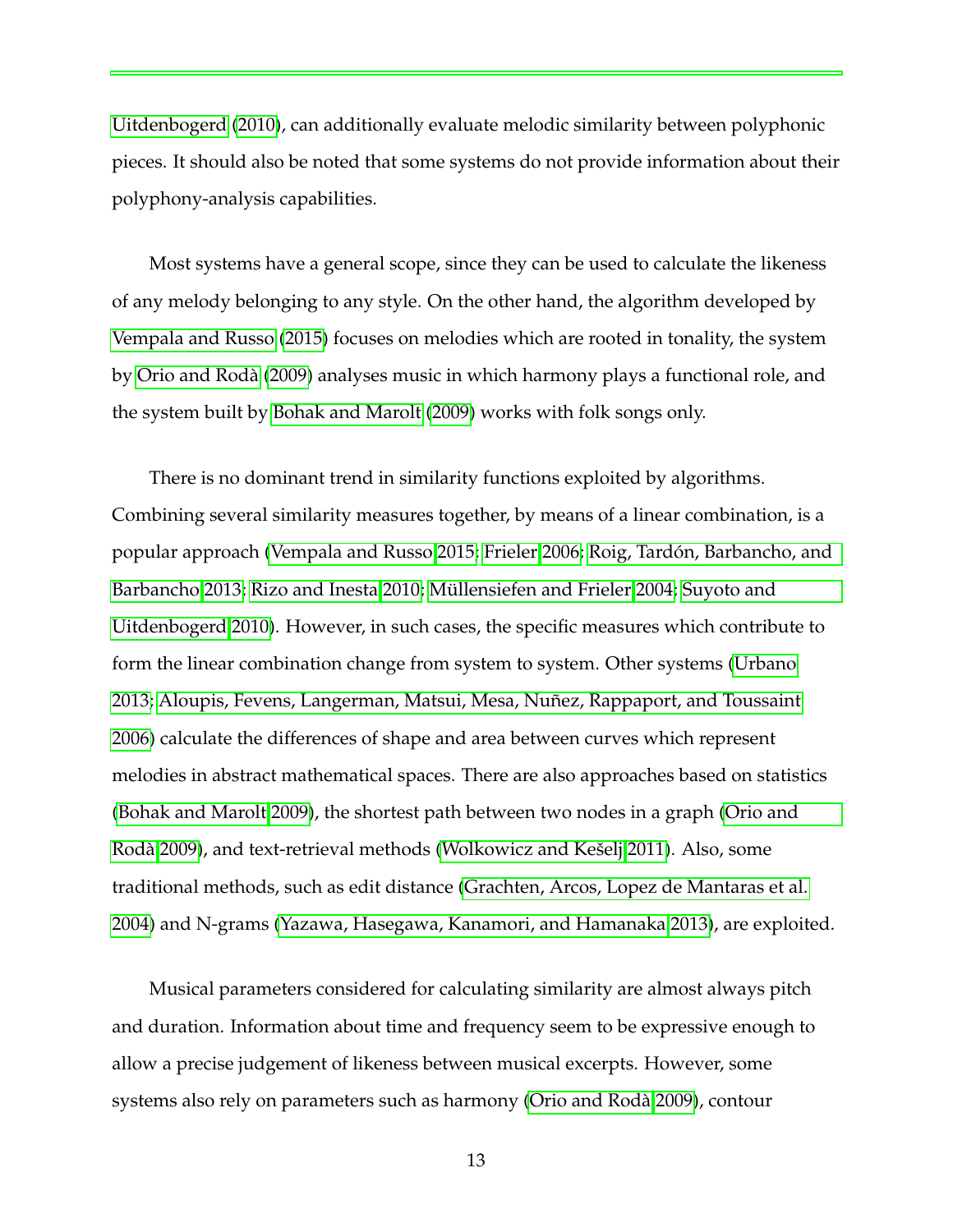[\(Vempala and Russo 2015;](#page-25-0) [Grachten, Arcos, Lopez de Mantaras et al. 2004;](#page-23-6) [Müllensiefen](#page-24-8) [and Frieler 2004\)](#page-24-8), and pitch direction [\(Vempala and Russo 2015;](#page-25-0) [Yazawa, Hasegawa,](#page-25-1) [Kanamori, and Hamanaka 2013\)](#page-25-1). It should be noted that only the algorithm developed by [Bohak and Marolt](#page-22-4) [\(2009\)](#page-22-4) includes a number of unusual and interesting parameters, such as melodic complexity, metric accent, and entropy.

The diversity of approaches used to calculate melodic similarity is matched by (perhaps even springs from) the heterogeneity of musical representations A common method of encoding musical information is through sequences of symbols [\(Frieler 2006;](#page-23-9) [de Carvalho Junior and Batista 2012;](#page-22-1) [Rizo and Inesta 2010;](#page-24-9) [Wolkowicz and Kešelj 2011\)](#page-25-3). Other strategies explored to represent music are trees [\(Rizo and Inesta 2010\)](#page-24-9), graphs [\(Orio and Rodà 2009\)](#page-24-7), statistical features [\(Bohak and Marolt 2009\)](#page-22-4), and I/R symbols [\(Grachten, Arcos, Lopez de Mantaras et al. 2004;](#page-23-6) [Yazawa, Hasegawa, Kanamori, and](#page-25-1) [Hamanaka 2013\)](#page-25-1). Finally, two algorithms which rely on mathematics [\(Urbano 2013;](#page-25-2) [Aloupis, Fevens, Langerman, Matsui, Mesa, Nuñez, Rappaport, and Toussaint 2006\)](#page-22-3) represent melodies as curves in an abstract mathematical space.

Unfortunately, the large majority of systems reviewed in this survey are not based on first-hand experiments in music perception. Indeed, only three algorithms [\(Vempala](#page-25-0) [and Russo 2015;](#page-25-0) [Yazawa, Hasegawa, Kanamori, and Hamanaka 2013;](#page-25-1) [Müllensiefen and](#page-24-8) [Frieler 2004\)](#page-24-8) are guided by direct experimental enquiry. Other algorithms either implement theoretical hypotheses, or follow well-established notions in music perception.

Moreover, only four algorithms out of the fifteen considered have been trained on a set of melodies [\(Vempala and Russo 2015;](#page-25-0) [Bohak and Marolt 2009;](#page-22-4) [Müllensiefen and](#page-24-8) [Frieler 2004;](#page-24-8) [Wolkowicz and Kešelj 2011\)](#page-25-3). The other systems do not benefit from the use of such machine-learning methods. As empirically observed in many areas of computer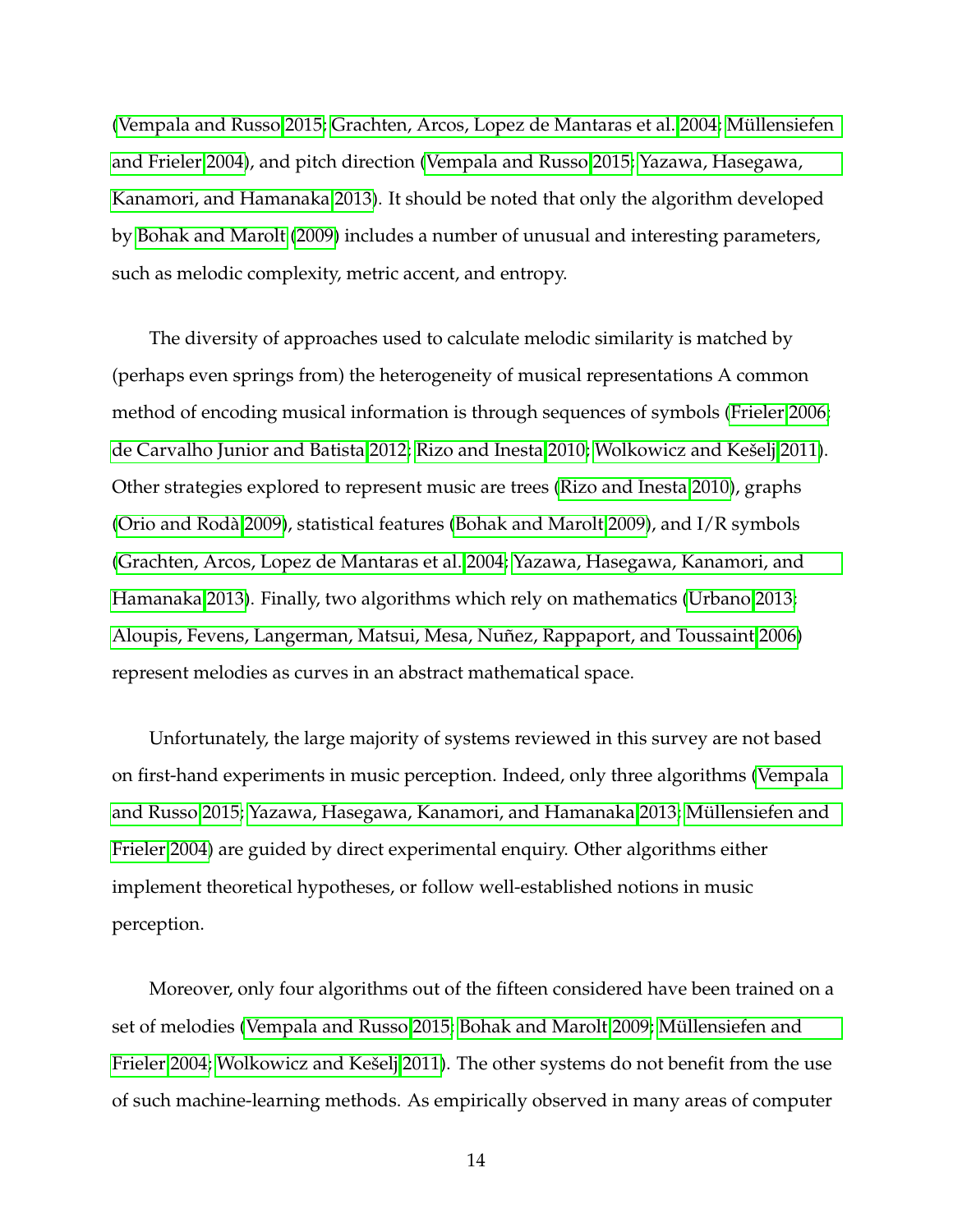<span id="page-15-0"></span>

| System                          | <b>MIREX Edition (Participants)</b> |                                   |   |         |         |  |  |  |
|---------------------------------|-------------------------------------|-----------------------------------|---|---------|---------|--|--|--|
|                                 |                                     | $2010(13)$   2011 (10)   2012 (6) |   | 2013(5) | 2014(4) |  |  |  |
| Carvalho Junior, Batista (2012) |                                     |                                   | n |         |         |  |  |  |
| Roig et al. (2013)              |                                     |                                   |   |         |         |  |  |  |
| Yazawa et al. (2013)            |                                     |                                   |   |         |         |  |  |  |
| Laitinen, Lemström (2010)       |                                     |                                   |   |         |         |  |  |  |
| Wolkowicz, Kešelj (2011)        |                                     |                                   |   |         |         |  |  |  |
| <b>Urbano</b> (2013)            |                                     |                                   |   |         |         |  |  |  |
| Rizo, Iñesta (2010)             |                                     |                                   |   |         |         |  |  |  |
| Suyoto, Uitdenbogerd (2010)     |                                     |                                   |   |         |         |  |  |  |

*Table 1. Rankings of the systems in the Melodic Similarity Track of different editions of MIREX. The number of participants is shown in brackets.*

science and Artificial Intelligence, machine learning is a promising technique that could enhance the performance of algorithms considerably.

We observe that there is a lack of empirical validation among reviewed approaches. Although most methods have been tested on groups of melodies, the lack of empirical validation for some of the algorithms [\(Aloupis, Fevens, Langerman, Matsui, Mesa,](#page-22-3) [Nuñez, Rappaport, and Toussaint 2006;](#page-22-3) [Frieler 2006;](#page-23-9) [Rizo and Inesta 2010;](#page-24-9) [Roig, Tardón,](#page-24-5) [Barbancho, and Barbancho 2013\)](#page-24-5) makes their assessment difficult, if not impossible. However, in the case of the method proposed by [Frieler](#page-23-9) [\(2006\)](#page-23-9), the lack of validation process is due to the theoretical nature of the article, which introduces innovative mathematical notions which the author acknowledges need future evaluation. Among the systems which provide empirical validation, most have been tested on musical incipits [\(Urbano 2013;](#page-25-2) [Orio and Rodà 2009;](#page-24-7) [Lemström 2010;](#page-23-7) [de Carvalho Junior and](#page-22-1) [Batista 2012;](#page-22-1) [Müllensiefen and Frieler 2004;](#page-24-8) [Suyoto and Uitdenbogerd 2010;](#page-25-4) [Wolkowicz](#page-25-3) [and Kešelj 2011\)](#page-25-3). Other algorithms have been tested with folk songs [\(Yazawa, Hasegawa,](#page-25-1) [Kanamori, and Hamanaka 2013;](#page-25-1) [Bohak and Marolt 2009\)](#page-22-4), jazz melodies [\(Grachten,](#page-23-6) [Arcos, Lopez de Mantaras et al. 2004\)](#page-23-6), and tonal melodies [\(Vempala and Russo 2015\)](#page-25-0).

Although not conclusive, an analysis of the results of the MIREX competitions in the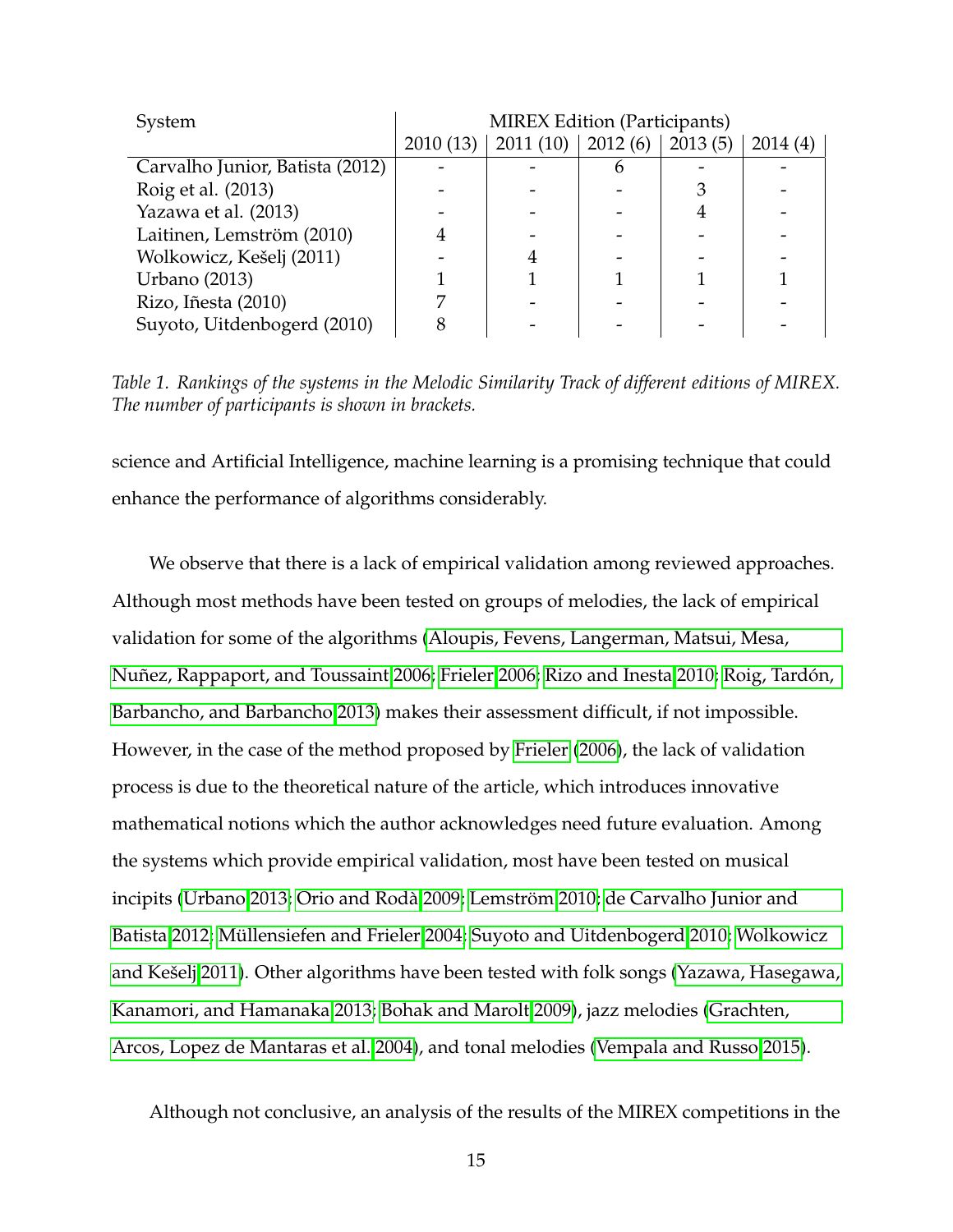Symbolic Melodic Similarity track is informative about the strengths and weaknesses of algorithms. It is worth noting that the best algorithm according to one particular MIREX competition is not necessarily the best system in all situations. From Table [1,](#page-15-0) it is possible to see that the systems proposed by [Urbano](#page-25-2) [\(2013\)](#page-25-2) have been the most successful, winning five editions of the MIREX competition. To compare the results achieved by the different algorithms proposed we consider their F1-score, which is the harmonic mean of *precision* and *recall* ranging from 0 to 1. The performance of all the algorithms which competed in the 2010 edition of MIREX was close. None of the systems had a  $F_1$ -score greater than 0.30: [Urbano](#page-25-2) [\(2013\)](#page-25-2)  $F_1 = 0.30$ ; [Laitinen and](#page-23-8) [Lemström](#page-23-8) [\(2010\)](#page-25-4)  $F_1 = 0.27$ ; [Suyoto and Uitdenbogerd](#page-25-4) (2010)  $F_1 = 0.26$ ; and [Rizo and](#page-24-9) [Inesta](#page-24-9) [\(2010\)](#page-24-9)  $F_1 = 0.26$ . In the 2011 campaign, there was a significant increment in the performance of the algorithms which doubled their accuracy. Both the systems proposed by [Urbano](#page-25-2) [\(2013\)](#page-25-2) and [Wolkowicz and Kešelj](#page-25-3) [\(2011\)](#page-25-3) achieved the same result, with  $F_1 = 0.64$ . After 2011, improvements have slowed down. So far, the best performance has been achieved by [Urbano](#page-25-2) [\(2013\)](#page-25-2) in 2014, with  $F_1 = 0.77$ . It is difficult to compare these systems with those which did not enter the MIREX competitions, since they have not been assessed in accordance with the same, standardised, evaluation procedure. It is worth mentioning, however, that the algorithm introduced by [2015](#page-25-0) obtained a remarkable result, with a performance accuracy of 90%.

Although there has been a significant improvement in the methods introduced in the last decade, not all new systems are better than those developed before 2004. This is the case with the algorithm developed by [Yazawa et al.](#page-25-1) [\(2013\)](#page-25-1), which perhaps pays the price for experimenting with a new strategy. Nonetheless, it is safe to assert that pre-2004 algorithms have been outperformed in all aspects by newer methods.

Regardless of the rankings obtained by the systems in MIREX, it is possible to identify situations in which algorithms based on different methods perform best. In case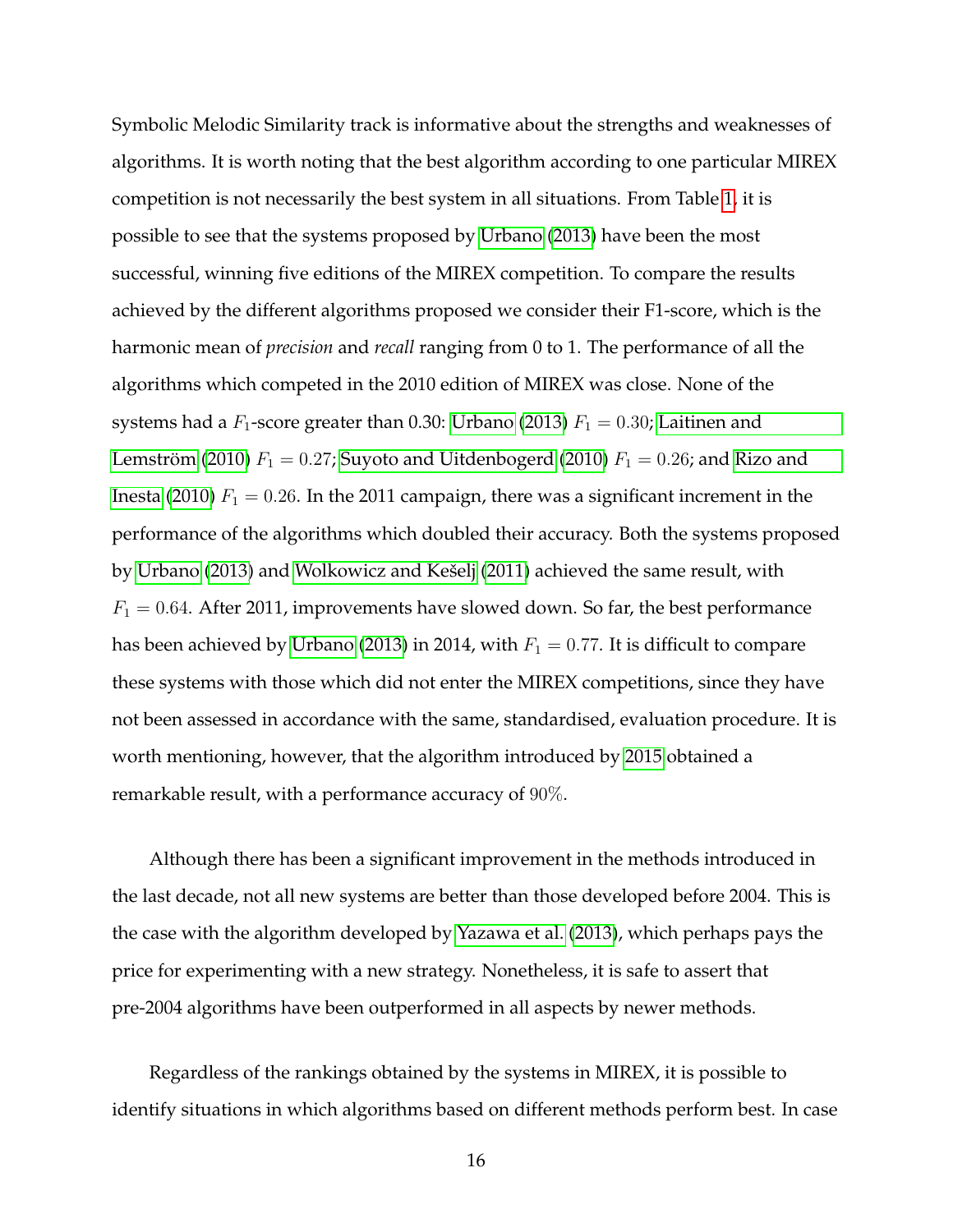of melodies which differ by a few pitches, intervals and rhythms, an approach based on the number of matching elements in the two melodies (e.g., [\(de Carvalho Junior and](#page-22-1) [Batista 2012;](#page-22-1) [Laitinen and Lemström 2010\)](#page-23-8)) is likely to be the most effective. This situation is common in both folk and classical styles, where the composer introduces variety by altering a few musical elements of a melody (Figure [2,](#page-18-0) b). In case of melodies which are substantially different, but which occasionally share similar musical fragments, algorithms based on matched N-gram sequences (e.g., [\(Frieler 2006;](#page-23-9) [Yazawa](#page-25-1) [et al. 2013\)](#page-25-1)) have an edge, because they are able to detect similarities even if only tangential. This scenario is often found in contrapuntal music (e.g., fugues and motets), where it is common that only the head and the tail of a theme are maintained throughout different repetitions (Figure [2,](#page-18-0) c). Systems based on a linear combination of different metrics and statistical musical differences (e.g., [\(Roig et al. 2013;](#page-24-5) [Suyoto and](#page-25-4) [Uitdenbogerd 2010;](#page-25-4) [Vempala and Russo 2015\)](#page-25-0)) are most effective when used on melodies that are loosely similar. Belonging in this category are those melodies which share only a similar contour, or in which ornamental notes are intercalated between the fundamental notes (Figure [2,](#page-18-0) d). This compositional technique is employed in classical music and it is frequently encountered in pieces built around a single melodic idea. Finally, when the relationship between two melodies results from a mixture of the three situations introduced above, the most effective approach is that of Urbano [\(2013\)](#page-25-2), which calculate differences in the shape of geometric representations of a melody.

# **Guidelines and Recommendations**

The work done by researchers in the last decade has significantly increased the number of algorithms which calculate melodic similarity and it has improved the variety and quality of approaches. Systems are now capable of finding melodies similar to a target sequence of notes, and searching through large databases of melodies in a more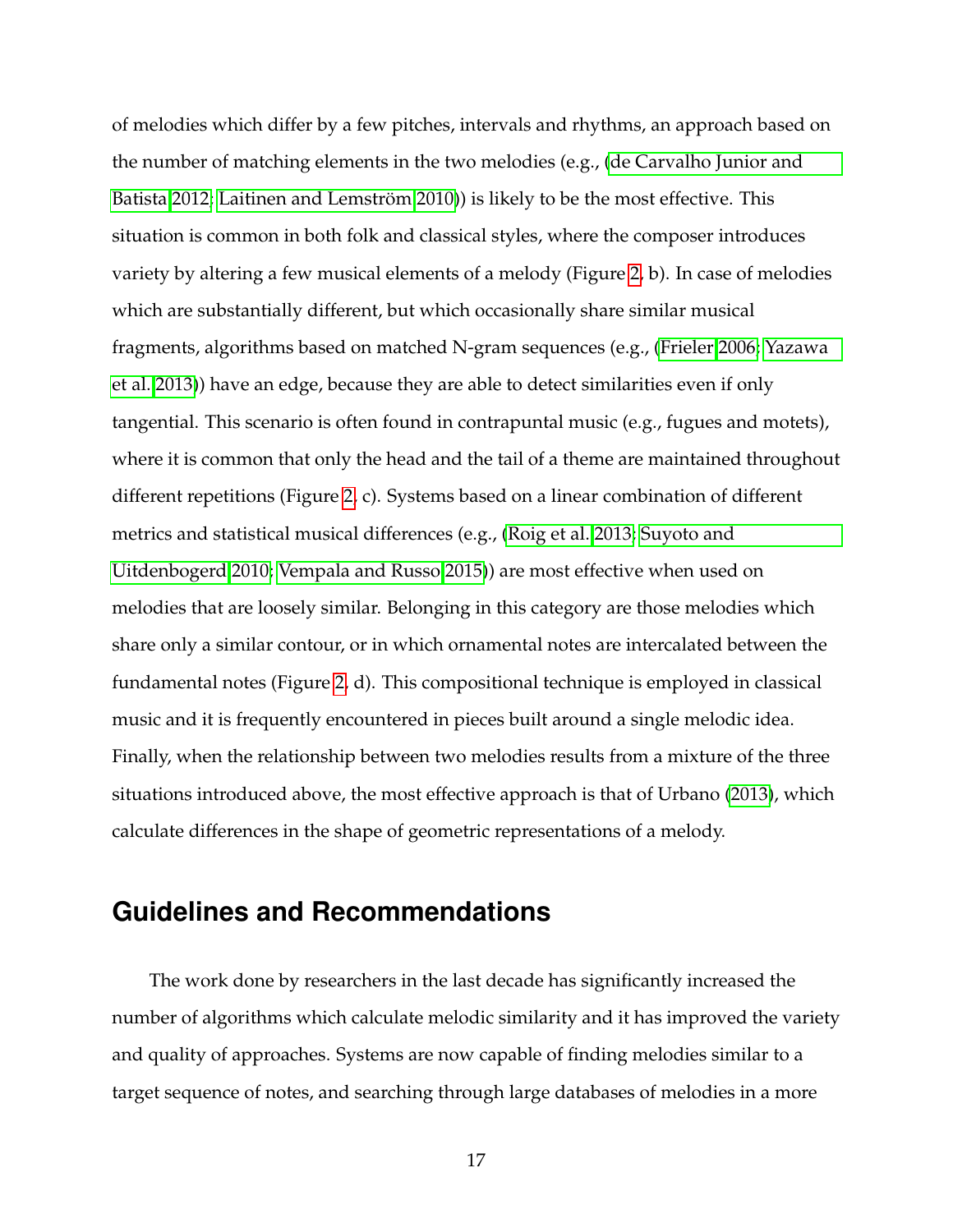<span id="page-18-0"></span>

*Figure 2. Melodies with different categories of similarity. (a) Model; (b) Melody obtained by changing few pitches and durations of the model; (c) Melody which conserves only the head and the tail of the model; (d) Ornamented version of the model.*

reliable, efficient and precise way than before. However, there are still some limitations, and several steps can be taken to improve systems' performance and functionality.

As already mentioned in the Background Section, a clear-cut definition of melodic similarity is missing, As [Marsden](#page-24-10) [\(2012\)](#page-24-10) points out, the notion of melodic similarity is highly dependent on context. Different models are required to account for similarity judgements carried out by people. Each person considers different sets of melodies. This strongly affects both the way in which systems are evaluated, for instance in the MIREX competition, and the development of new algorithms. The lack of a widely approved definition of melodic similarity is also reflected in the lack of a common ground-truth, shared by all researchers interested in this field, against which the performance of algorithms can be tested. The evaluation framework provided by MIREX is a first attempt to solve this issue. However, as Urbano points out [2013,](#page-25-2) there are some problems with this music dataset. The MIREX evaluation framework failed to give a consistent measure of performance for the same system over the a number of years. As a consequence, this framework cannot be adopted to benchmark performances of different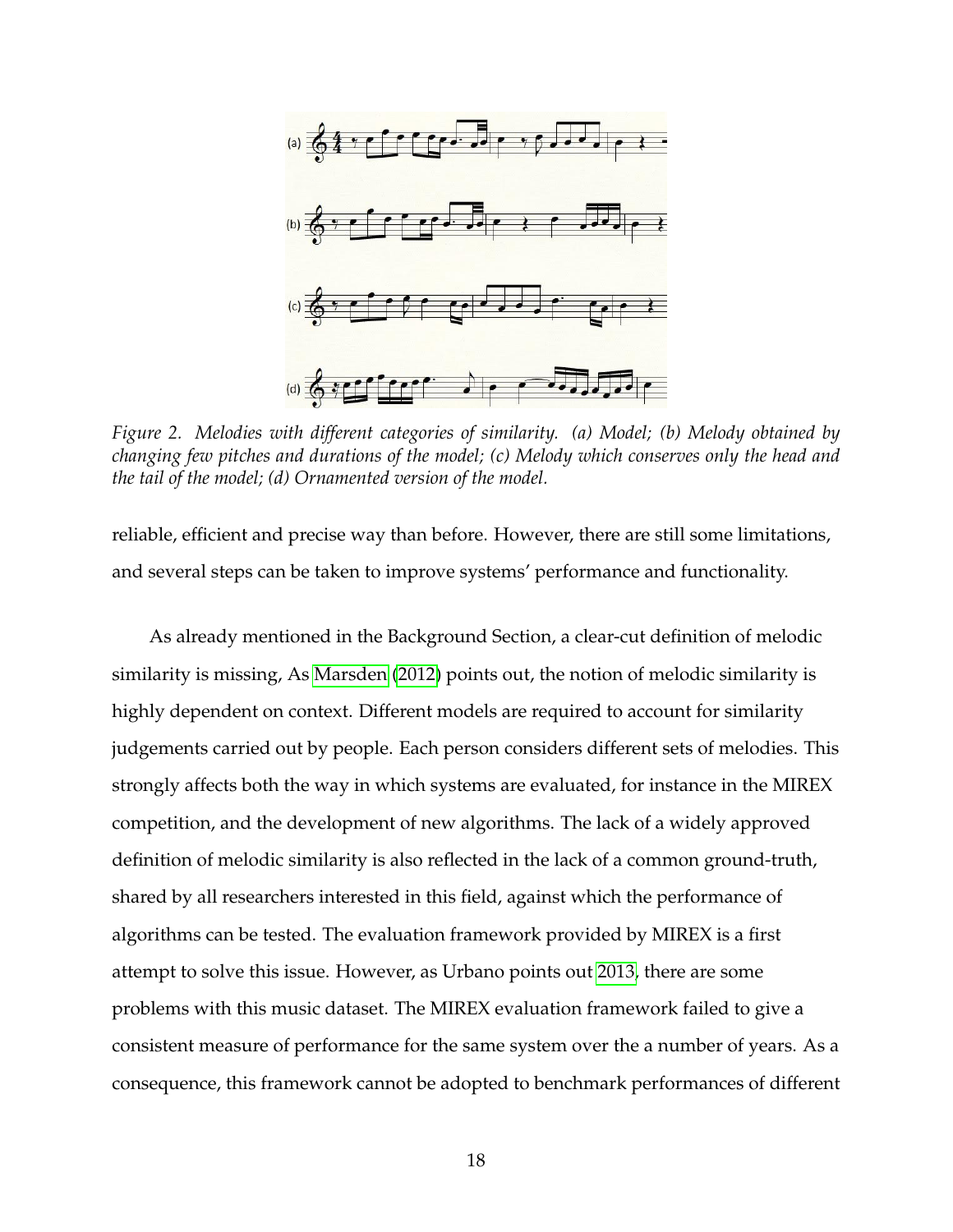systems over time. The solution for a reliable ground-truth for melodic similarity is to have an extremely large database of melodies, in which each melody has a series of scores that indicate the degree of similarity between it and all other melodies in the collection. To develop this evaluation framework, a number of experiments with human listeners are needed. However, since it is necessary to design a large database, these experiments could be too onerous to conduct in a traditional laboratory-based setting. This issue can be overcome by conducting experiments on the Internet, which allows exploitation of the very large number of people available online.

A second issue affecting current systems is that most of them focus on monophonic music only. We believe that next-generation algorithms should be able to analyse polyphonic music and thus find the degree of similarity between two polyphonic excerpts. Polyphonic music in the Western tradition considerably outweighs monophonic music. Therefore, the impact of polyphonic similarity systems on musicology and music theory would be significantly increased. Developing polyphonic similarity analysis tools would also encourage researchers to discover the main differences between evaluating likeness between monophonic and polyphonic musics. This research should be informed by experiments in music perception and, in turn, would provide new insights to musicologists and music theorists.

There is a close relationship between music cognition and melodic similarity algorithms. In order to develop more efficient systems, it is of paramount importance to conduct focused experiments in music perception. The results of these studies could eventually suggest innovative notions and techniques still overlooked in the design of computational systems.

Another relevant point to consider in order to enhance the performance of algorithms is their scope. Most of the methods reviewed have a general scope. In other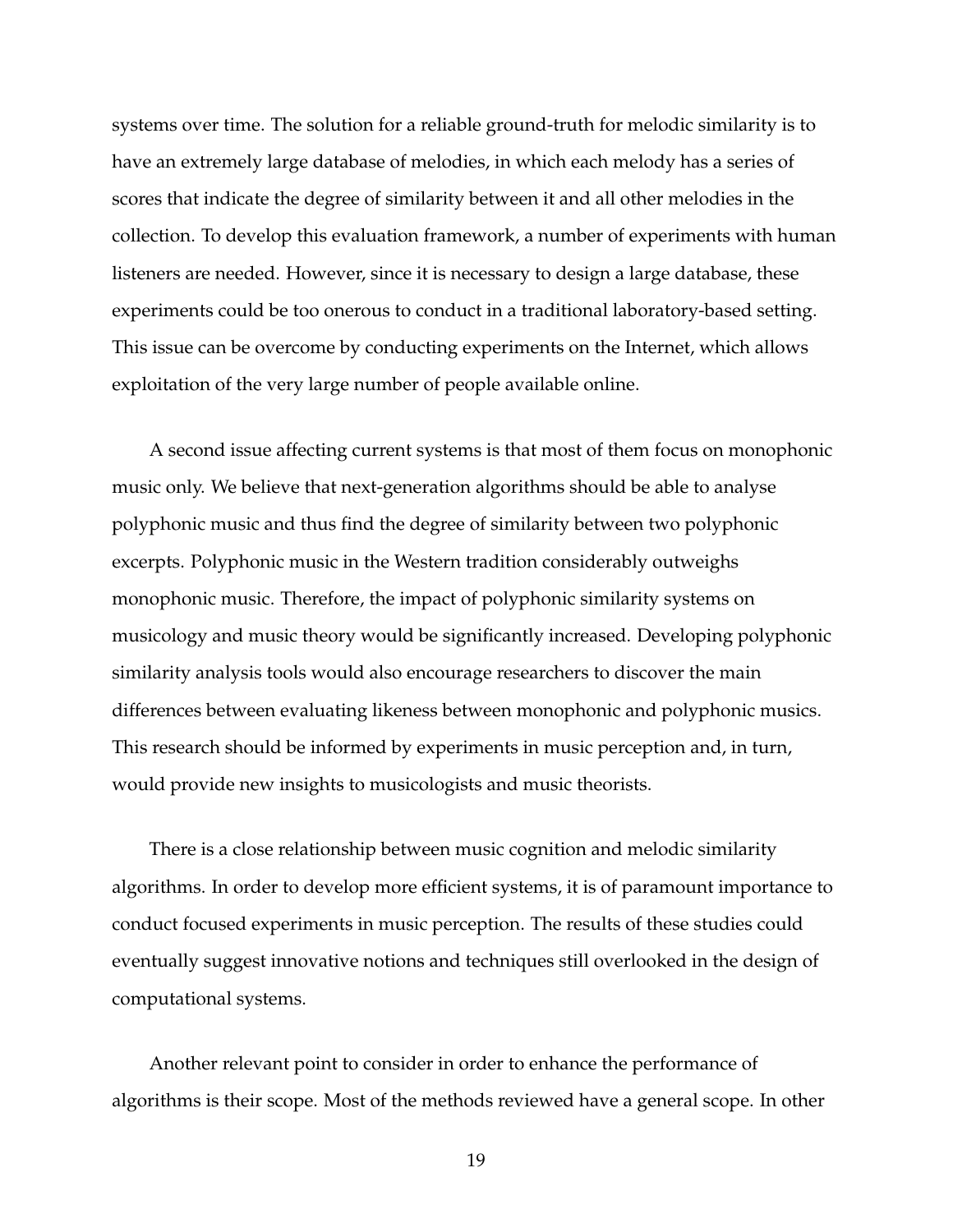words, these systems can be used to analyse melodies belonging to any musical style. However, it is well known that every style has specific rules which help create its unique sound. This is true for melody generation as well. Therefore, if we want to obtain greater efficiency, we need to concentrate on specific styles, rather than developing algorithms able to parse any kind of music. While building these style-specific tools, we might discover some of the deepest rules which contribute to define a style. Understanding these rules would not only improve the efficiency of systems, but would also help musicologists and music theorists understand the complex phenomenon of musical style. Style-specific rules can be extracted, for instance, by using techniques of machine learning. Only a few systems analysed in this survey are based on training strategies. This implicitly indicates that most of the systems developed so far have a general scope, or have been manually configured following developer intuitions. Clearly, training on specific styles will make systems less general. To avoid this pitfall, compound tools, made up of a series of style-specific subsystems, can be designed. In this way, systems would operate distinct subsystems, depending on the style of melodies they are analysing.

A weakness of using machine learning is that there is a trade-off between performance and interpretability [\(James et al. 2013\)](#page-23-11). The more complex the machine-learning technique employed, the looser the relationship between the predictors (i.e., musical features) and melodic similarity. This phenomenon is due to the potential for overfitting in highly flexible methods. However, if such systems are used only to provide a score of likeness between melodies, the interpretability of the predictive model is not of interest. In this case, the trade-off between performance and interpretability is not a significant concern.

Melodic similarity algorithms based on mathematics have been dominating MIREX competitions for the last five years. In our opinion, this does not mean that algorithms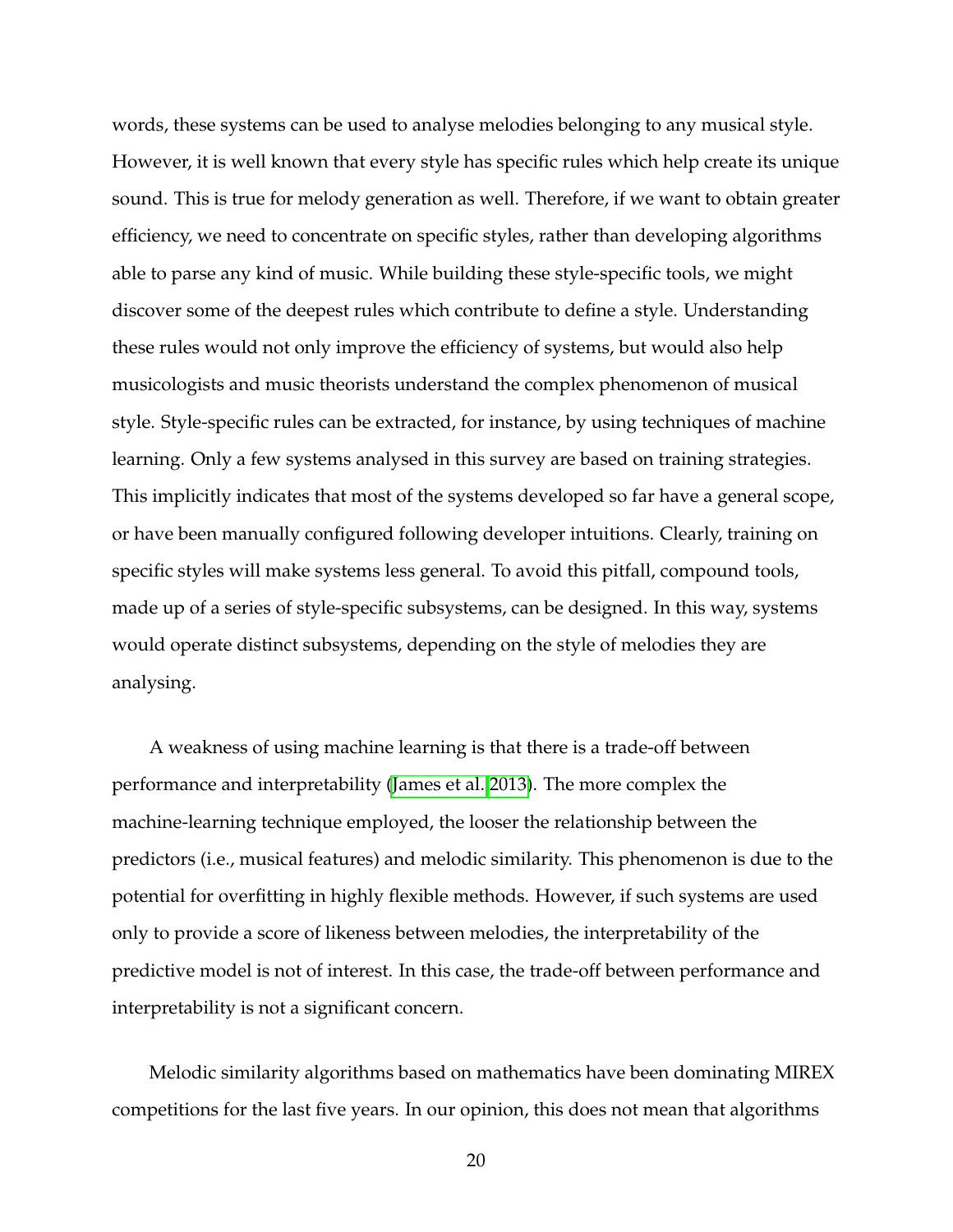based on mathematics are intrinsically superior to those based on cognition or on music theory. Rather, this should encourage the improvement of tools based upon different theories, in order to close the performance gap with mathematical systems. Indeed, the task of melodic similarity is highly interdisciplinary and should be tackled from diverse perspectives. For this reason, it would be advisable to develop tools that merge different approaches. By creating hybrid systems, researchers can ameliorate the weaknesses of specific techniques, while augmenting the overall strength of the system.

# **Conclusions**

Melodic similarity systems have a wide range of applications. For instance, they can be used to perform information retrieval on large music datasets, and can help identify music plagiarism. Recently, because of the introduction of the MIREX competition, a large number of algorithms have been developed. In this paper, we have briefly described existing approaches, and we have presented a new modular taxonomy and eight criteria which are instrumental in classifying and comparing melodic similarity algorithms. The taxonomy classifies algorithms based on their approach, i.e., whether they are based on cognition, music theory, mathematics or some hybrid of these. This paper fills the gap between the previous survey in the area [\(Müllensiefen and Frieler](#page-24-0) [2006;](#page-24-0) [Hofmann-Engl 2010\)](#page-23-1), and provides a clear overview of existing techniques. The analysis of the fifteen systems considered has allowed us to identify the strengths and weaknesses of the algorithms as well as wider trends in the field.

Starting from this point, we have been able to recommend avenues of future research that will hopefully lead to further improvement in the area. In this regard, we highlight the lack of a widely approved definition of melodic similarity, which strongly affects both the development of algorithms and the outcomes of competitions. We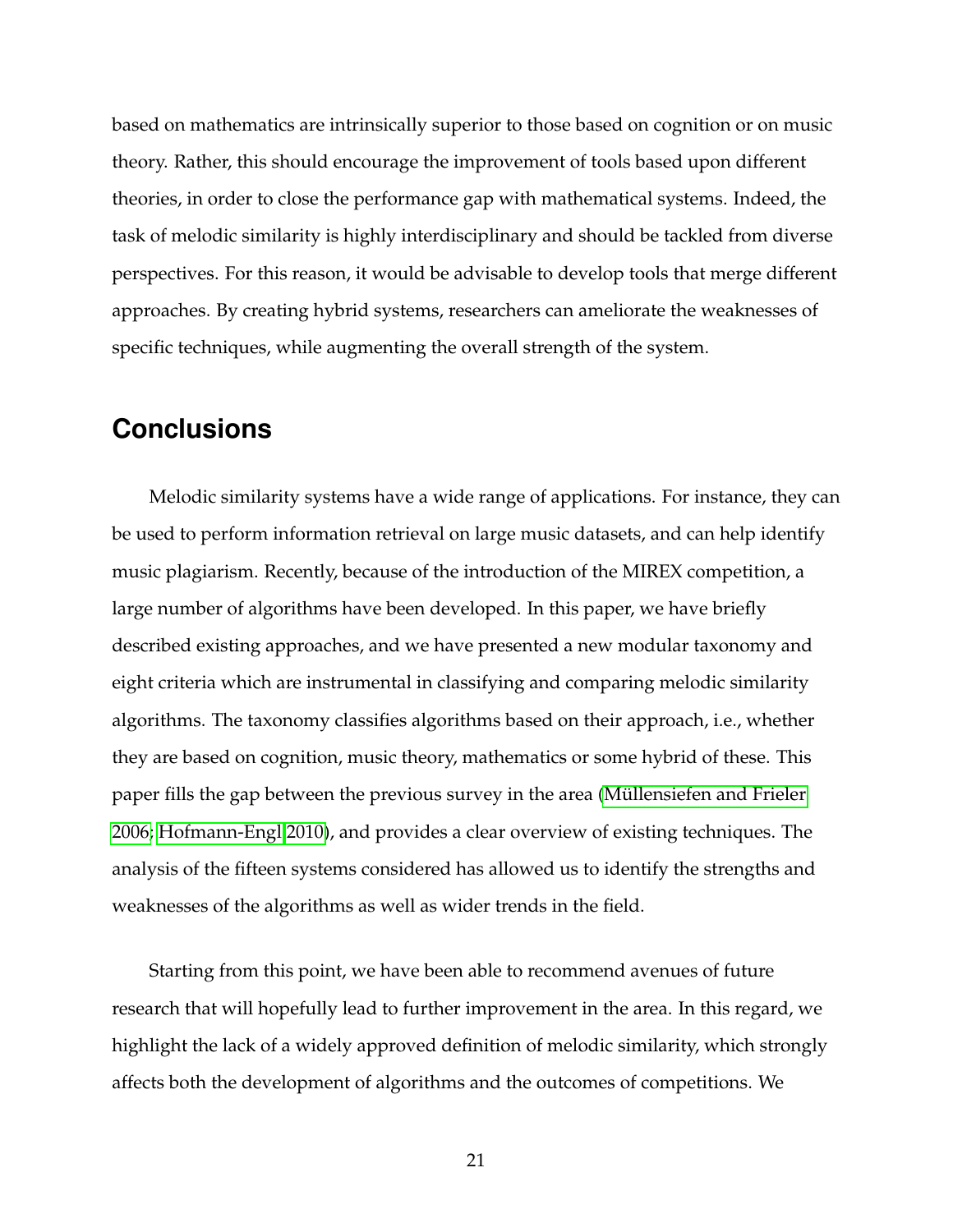recommend the development of a common ground-truth that can be used as a standard corpus for comparing systems. Also, we observed a worryingly small number of systems which are able to analyse polyphonic pieces. The capacity to analyse such music is of primary importance in fostering the exploitation of melodic similarity tools in real-world applications. Finally, because musical works belonging to distinct styles are often very significantly different, we have found that it is extremely difficult to develop systems that perform well across a range of styles. Therefore, we believe that future algorithms should have a relatively limited scope, and should be configured on a specific style of music, through machine-learning techniques.

# **References**

- <span id="page-22-3"></span>Aloupis, G., T. Fevens, S. Langerman, T. Matsui, A. Mesa, Y. Nuñez, D. Rappaport, and G. Toussaint. 2006. "Algorithms for computing geometric measures of melodic similarity." *Computer Music Journal* 30(3):67–76.
- <span id="page-22-4"></span>Bohak, C., and M. Marolt. 2009. "Calculating Similarity of Folk Song Variants with Melody-based Features." In *proceedings of ISMIR*. pp. 597–602.
- <span id="page-22-0"></span>Cambouropoulos, E. 1998. "Towards a general computational theory of musical structure." Ph.D. thesis, University of Edinburgh.
- <span id="page-22-2"></span>Cleary, J. G., and I. Witten. 1984. "Data compression using adaptive coding and partial string matching." *Communications, IEEE Transactions on* 32(4):396–402.
- <span id="page-22-1"></span>de Carvalho Junior, A., and L. Batista. 2012. "Sms identification using PPM, psychophysiological concepts, and melodic and rhythmic elements." *Proceedings of the Annual Music Information Retrieval Evaluation exchange* .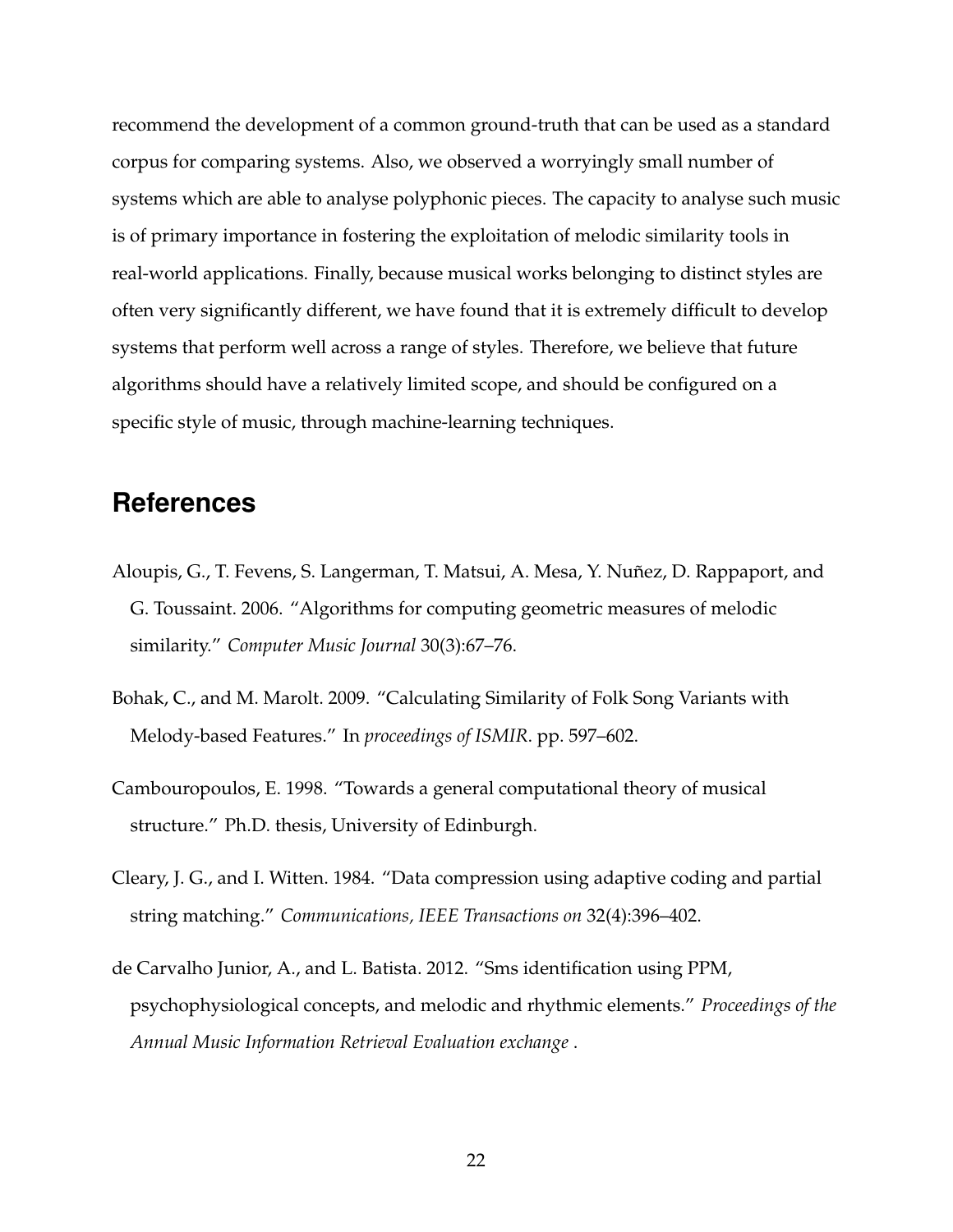- <span id="page-23-3"></span>Downie, J. S. 1999. "Evaluating a simple approach to music information retrieval: Conceiving melodic n-grams as text." Ph.D. thesis, The University of Western Ontario.
- <span id="page-23-2"></span>Downie, J. S. 2004. "The scientific evaluation of music information retrieval systems: Foundations and future." *Computer Music Journal* 28(2):12–23.
- <span id="page-23-0"></span>Downie, J. S. 2008. "The music information retrieval evaluation exchange (2005–2007): A window into music information retrieval research." *Acoustical Science and Technology* 29(4):247–255.

<span id="page-23-4"></span>Forte, A. 1973. *The structure of atonal music*. Yale University Press.

- <span id="page-23-5"></span>Forte, A., and S. E. Gilbert. 1982. *Introduction to Schenkerian Analysis: Form & Content in Tonal Music*. R.S. Means Company.
- <span id="page-23-9"></span>Frieler, K. 2006. "Generalized N-gram Measures for Melodic Similarity." In *Data Science and Classification*. pp. 289–298.
- <span id="page-23-10"></span>Frieler, K., and D. Müllensiefen. 2005. "The simile algorithm for melodic similarity." *Proceedings of the Annual Music Information Retrieval Evaluation exchange* .
- <span id="page-23-6"></span>Grachten, M., J. L. Arcos, R. Lopez de Mantaras, et al. 2004. "Melodic similarity: Looking for a good abstraction level." In *Proceedings of ISMIR*.
- <span id="page-23-1"></span>Hofmann-Engl, L. 2010. "An evaluation of melodic similarity models."
- <span id="page-23-11"></span>James, G., D. Witten, T. Hastie, and R. Tibshirani. 2013. *An introduction to statistical learning*. Springer.
- <span id="page-23-8"></span>Laitinen, M., and K. Lemström. 2010. "Geometric algorithms for melodic similarity." *Proceedings of the Annual Music Information Retrieval Evaluation exchange* .
- <span id="page-23-7"></span>Lemström, K. 2010. "Towards More Robust Geometric Content-Based Music Retrieval." In *proceedings of ISMIR*. pp. 577–582.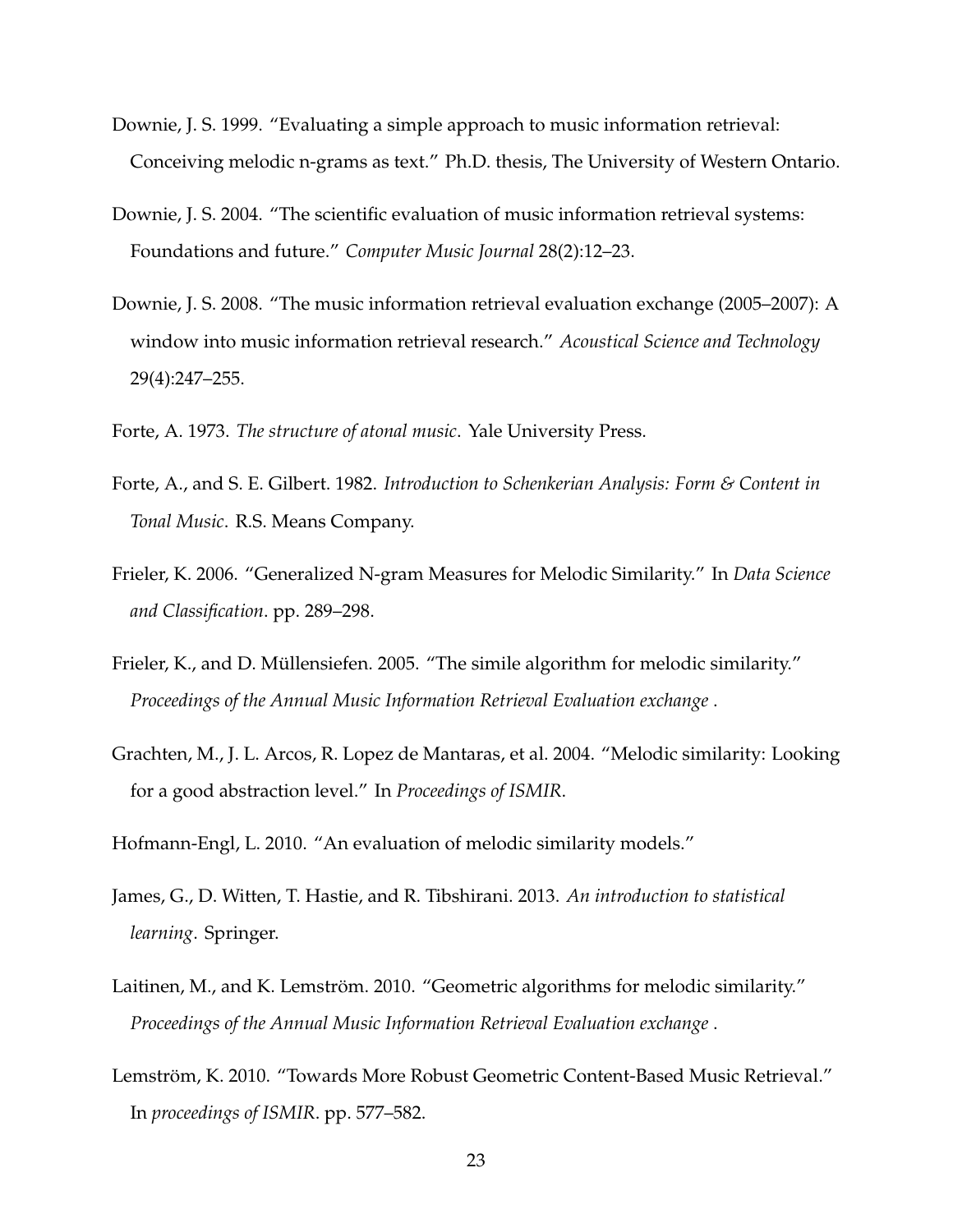<span id="page-24-4"></span>Lerdahl, F., and R. Jackendoff. 1985. *A generative theory of tonal music*.

- <span id="page-24-2"></span>Maidín, D. O. 1998. "A geometrical algorithm for melodic difference." *Computing in musicology: a directory of research* (11):65–72.
- <span id="page-24-10"></span>Marsden, A. 2012. "Interrogating melodic similarity: a definitive phenomenon or the product of interpretation?" *Journal of New Music Research* 41(4):323–335.
- <span id="page-24-1"></span>McNab, R. J., L. A. Smith, I. H. Witten, C. L. Henderson, and S. J. Cunningham. 1996. "Towards the digital music library: Tune retrieval from acoustic input." In *Proceedings of the first ACM international conference on Digital libraries*. pp. 11–18.
- <span id="page-24-3"></span>Meek, C., and W. P. Birmingham. 2002. "Johnny Can't Sing: A Comprehensive Error Model for Sung Music Queries." In *Proceedings of ISMIR*.
- <span id="page-24-8"></span>Müllensiefen, D., and K. Frieler. 2004. "Optimizing Measures Of Melodic Similarity For The Exploration Of A Large Folk Song Database." In *Proceedings of ISMIR*.
- <span id="page-24-0"></span>Müllensiefen, D., and K. Frieler. 2006. "Evaluating different approaches to measuring the similarity of melodies." In *Data Science and Classification*. pp. 299–306.
- <span id="page-24-6"></span>Narmour, E. 1992. *The analysis and cognition of melodic complexity: The implication-realization model*. University of Chicago Press.
- <span id="page-24-7"></span>Orio, N., and A. Rodà. 2009. "A Measure of Melodic Similarity based on a Graph Representation of the Music Structure." In *Proceedings of ISMIR*. pp. 543–548.
- <span id="page-24-9"></span>Rizo, D., and J. M. Inesta. 2010. "Trees and combined methods for monophonic music similarity evaluation." *Proceedings of the Annual Music Information Retrieval Evaluation exchange* .
- <span id="page-24-5"></span>Roig, C., L. J. Tardón, A. M. Barbancho, and I. Barbancho. 2013. "Submission to Mirex 2013 Symbolic Melodic Similarity." *Proceedings of the Annual Music Information Retrieval Evaluation exchange* .